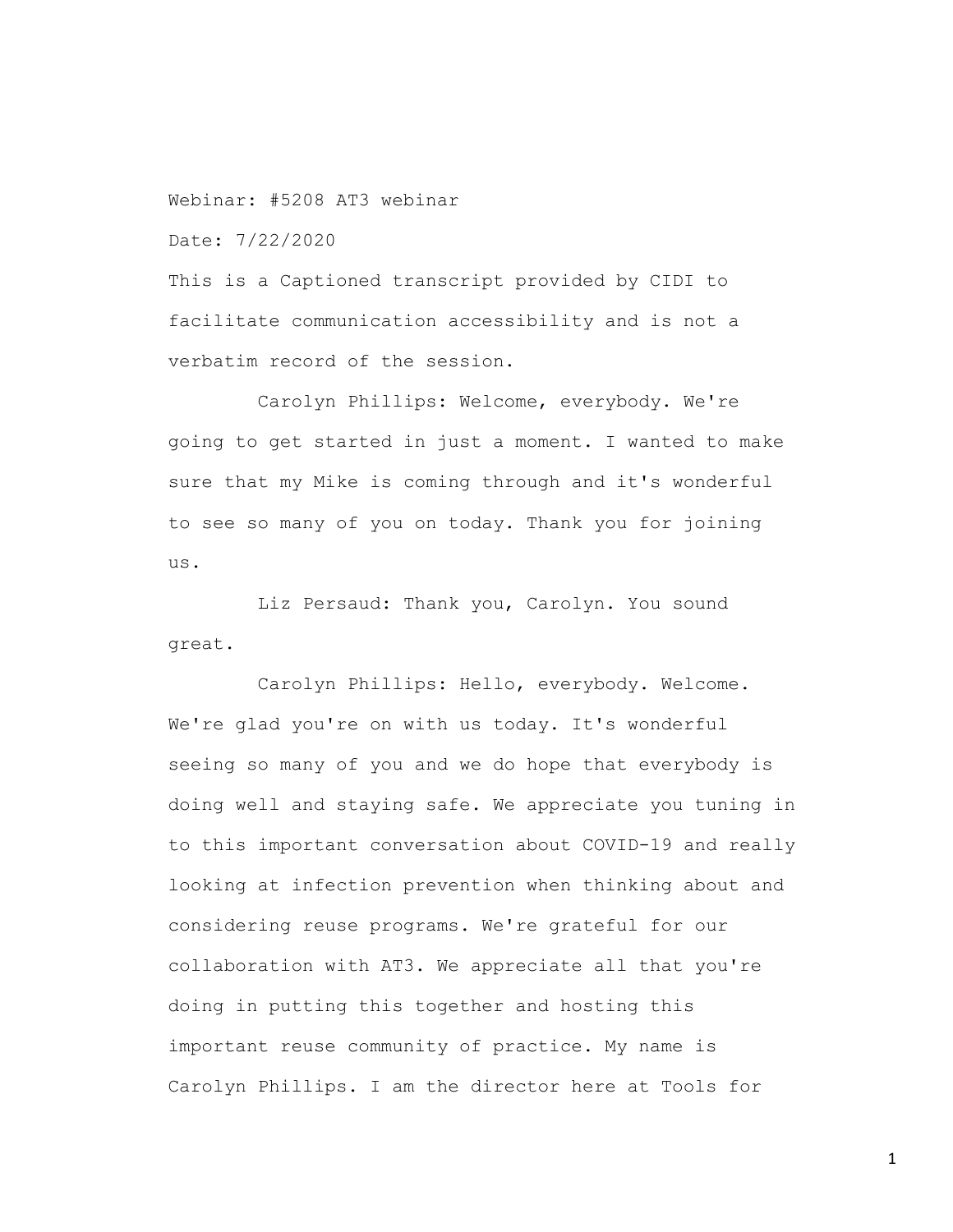Life and work with the AT3. I have the great honor of working with both Liz Persaud and Trish Redmon. I'm going to have them introduce themselves.

Liz Persaud: Hey, I'm Liz Persaud for those who don't know me. I'm the outreach manager. Hopefully, everyone can hear me.

Carolyn Phillips: Sure can.

Liz Persaud: Great. I'm Liz Persaud. I'm the program and outreach manager for Tools for Life which is here at the Center for Inclusive Design and Innovation at Georgia Tech. And obviously along with Carolyn and Trish doing great work with the AT3 team and excited to be here with y'all to talk about some of the great work that happening and solutions for living in this time of COVID and sanitization perfection.

>> Trish Redmon: This is Trish Redmon. I've had the privilege of working with Carolyn and Liz at Tools for Life for 14 years. I'm excited to be involved in the national reuse efforts. [Inaudible]. Thank you for being here today.

Carolyn Phillips: Thank you so much Trish. We appreciate it. So we do have some -- a few slides we want to go over. We need your feedback. We listen to you. We take what you're telling us seriously so that we can continue helping everybody grow as we continue to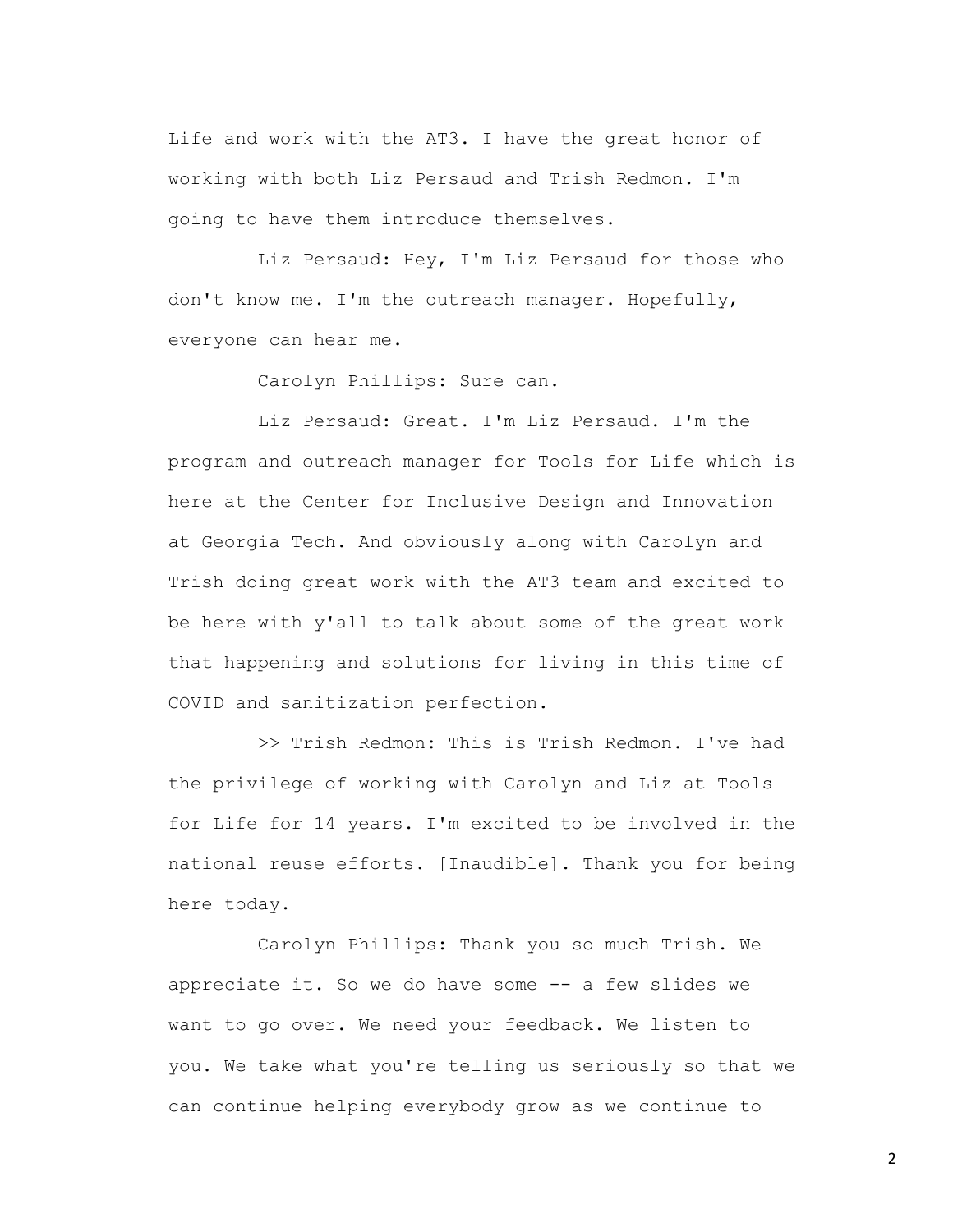serve folks throughout the U.S. and every state and territory with reuse and making sure we're doing that safely and appropriately. Liz, do you want to talk about how we're going to get feedback?

Liz Persaud: We need your feedback. At the end of this webinar we're going to be posting a link to a survey in the chat area. We appreciate if you can take a few moments to click on the link at the end of the webinar and spend 5 minutes giving us feedback. We also want to hear about what other topics related to assistive technology reuse that you want to know more about. So please share that information with us. I want to let everyone know we're recording today's webinar as Carolyn mentioned earlier. We do not have the microphone turned on for all participants, but you can type in the chat area. If you look in the lower right corner of the screen within black board you will see the chat area. We have Tori and Sam looking in the chat making sure to read out your comments and question throughout our time together. We have learning objectives, so you know where we're taking you as we dive deeper in this conversation. We have three learning objectives. First is to understand the basic factors involved in disease transmission and the risks in AT reuse activities. The second one is to review authoritative guidance for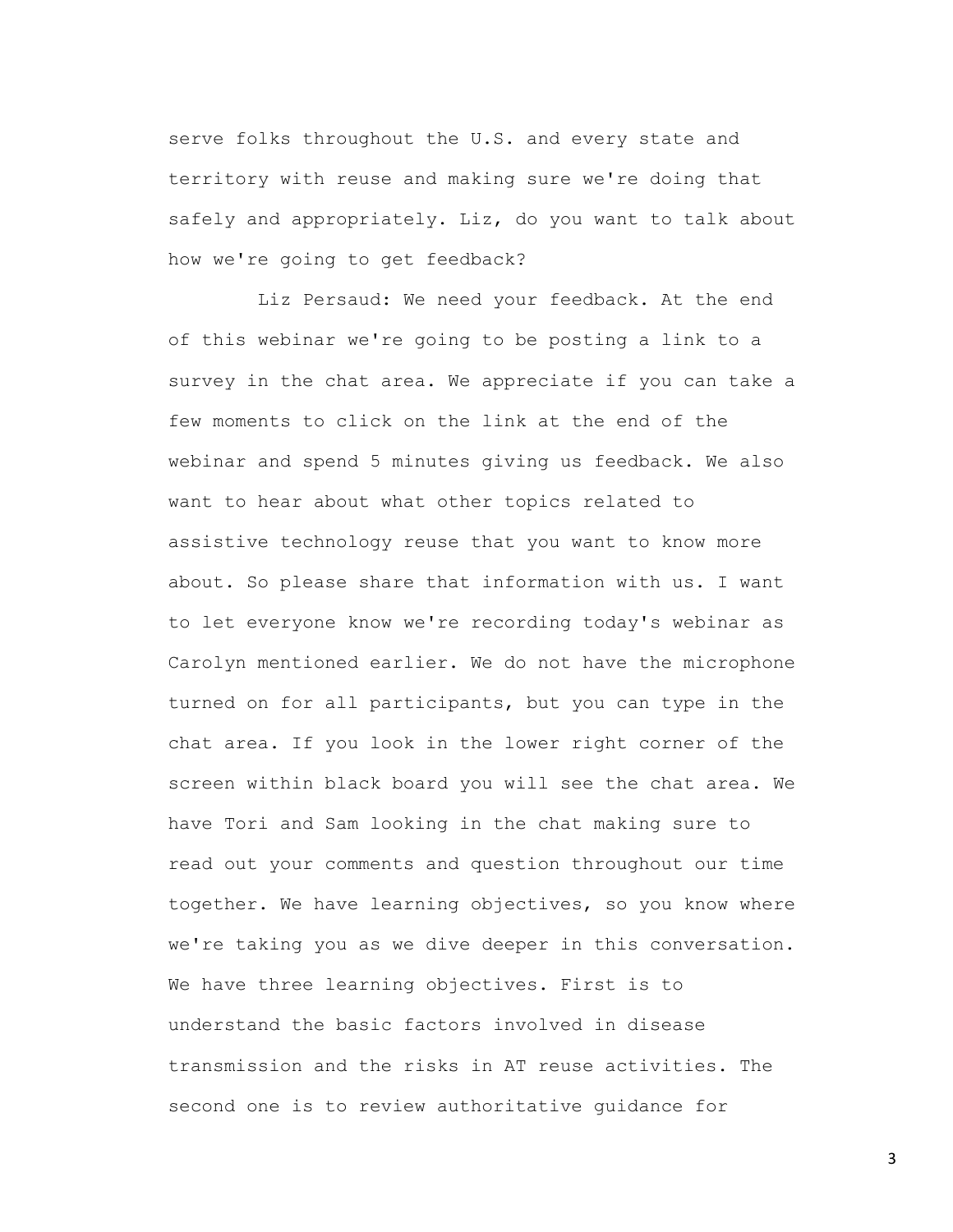cleaning, disinfection and risk mitigation related to COVID-19 and lastly we're going to identify specific policy and procedures to optimize workflow in this and any other pandemic.

We're excited to have two guest speakers on with us today. They will be joining in a few moments to talk about what's going on in their neck of the woods and what they're doing with their programs. We're happy to have Karen Langley who is the president and CEO at REquipment at massmatch. We're excited to share that Jennifer Baker is on with us. Jennifer is the program director at REquipment. Thank you for building this awesome content that we'll be sharing today.

It's important to give recognition to our other contributors of innovation and operational changes. Thank you to Jane, Alvin, and Jackie. [Reading from PowerPoint].

Along with Karen and Jennifer a lot of great contributors of folks in our community sharing this information for all of you.

Carolyn Phillips: You're so right Liz. It's amazing really the feedback that we've gotten from y'all. We appreciate that you send us the information. Karen and Jane I appreciate your updates and hearing what's going on. We appreciate everybody taking a deeper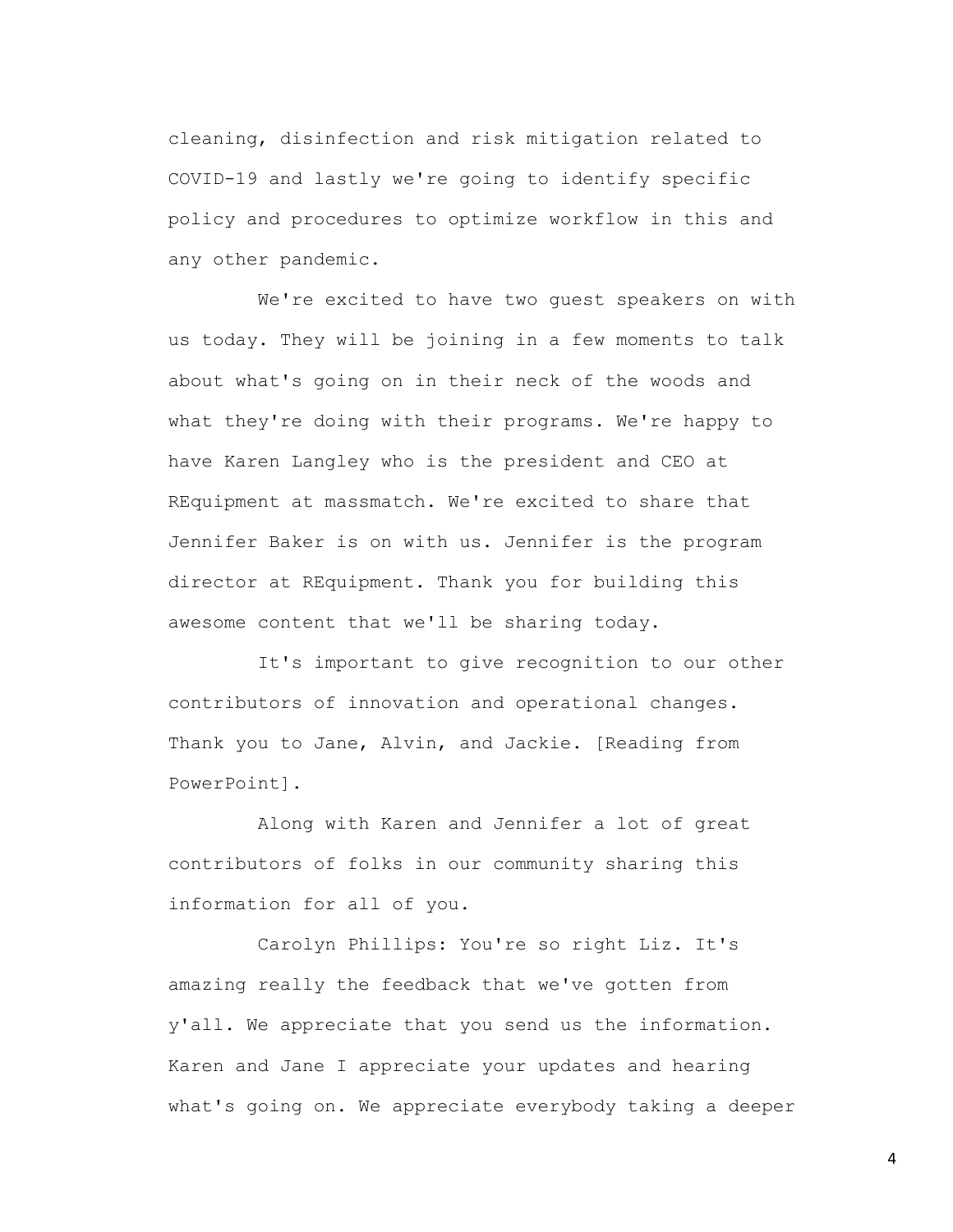dive and helping the community learn and as we continue to go and grow.

I want to let you know we're working closely with the center for disease control in Atlanta. Trish and Liz and I just got off a call with them. This information we're going to be sharing with you come of it comes from the CDC and then other information. We're excited about -- that you're interested. So thank you for taking the time. Time is the most valuable thing we've got. So thank you for taking the time to learn more as we continue to learn more.

The risk of disease transmission when it comes to assistive technology reuse is one of the key topics that we want to go over with y'all. One of the key pieces here.

It goes back to something we've been talking about for years within our community, but we found that it maybe that just us -- we were the ones here within this Community of Practice were the folks focusing on safety as a top piece. Really and truly we're now hearing folks talk about things that we've been talking about for years. It was interesting whenever I guess back in March when folks were talking about PPE and they would say what is PPE. I was like oh, gosh I guess people don't talk about personal protective equipment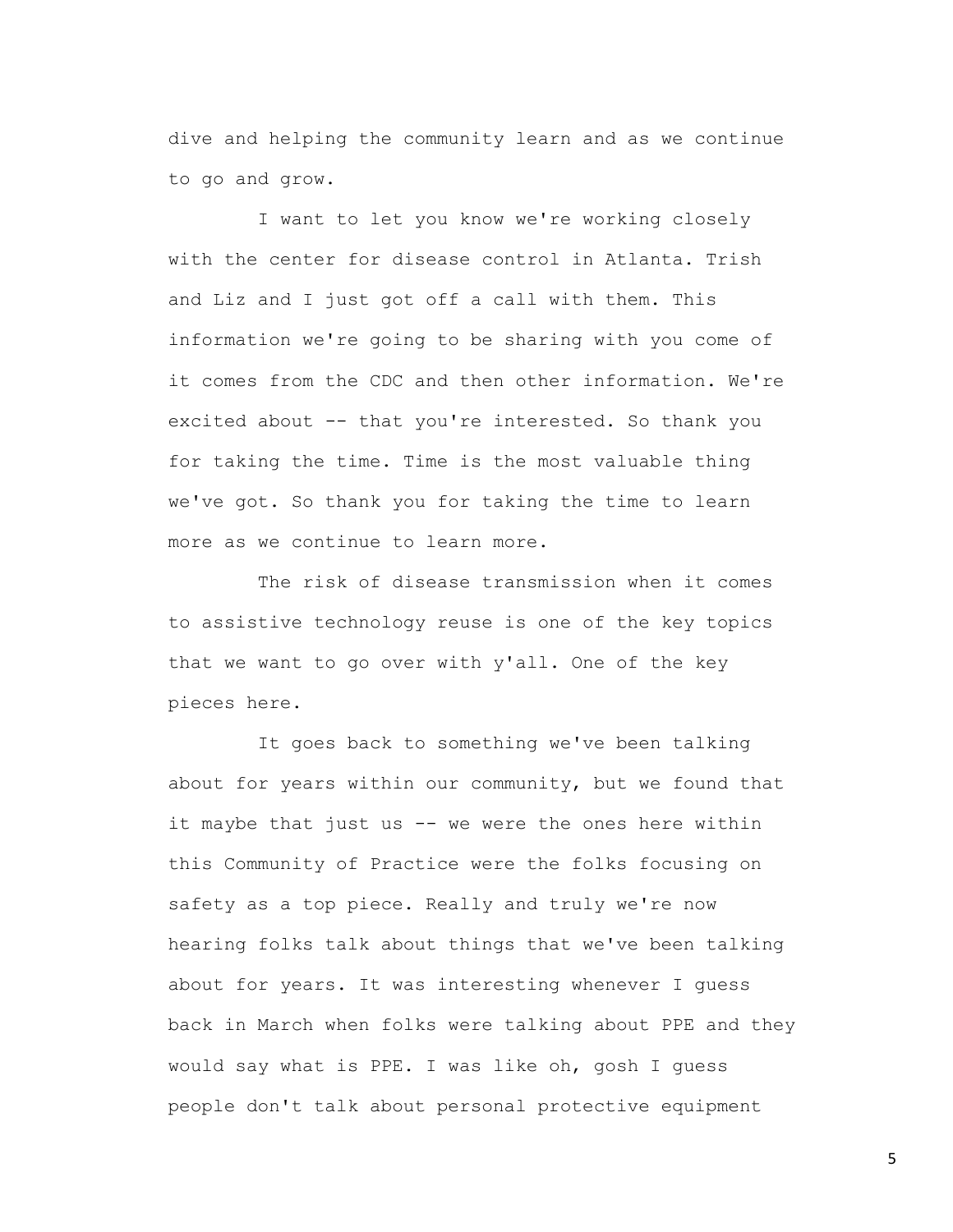and making sure that you're safe.

So safety is the promise. It's one of the first things we think about with AT reuse. It's really the mantra. It's looking at safe from every angle. Whether it's from whether the device is working mechanically correctly and also safe from infectious contamination. We deliver on this promise collectively by adherence to healthcare guidance and paying attention to science and research and what folks are finding. There's excellent protocols from the CDC that we're pulling from. The list of approved disinfectants and compliance with bloodborne pathogen standards from OSHA. So for years we have advocated for the prevention of infection by making sure that a lot of us in this community of folks who are making sure that folks can acquire -- people with disabilities can acquire assistive technology that we're following proper cleaning and disinfection type of protocols of donated devices and that we make sure we're practicing sanitization, hand hygiene and all of those. Highly contagious diseases require additional steps. In some ways there's still a lot of questions out there as far as how long do we find disease processes or viruses living and if we use the sanitization processes, how much does that help. I think it helps a lot. It's a game changer really.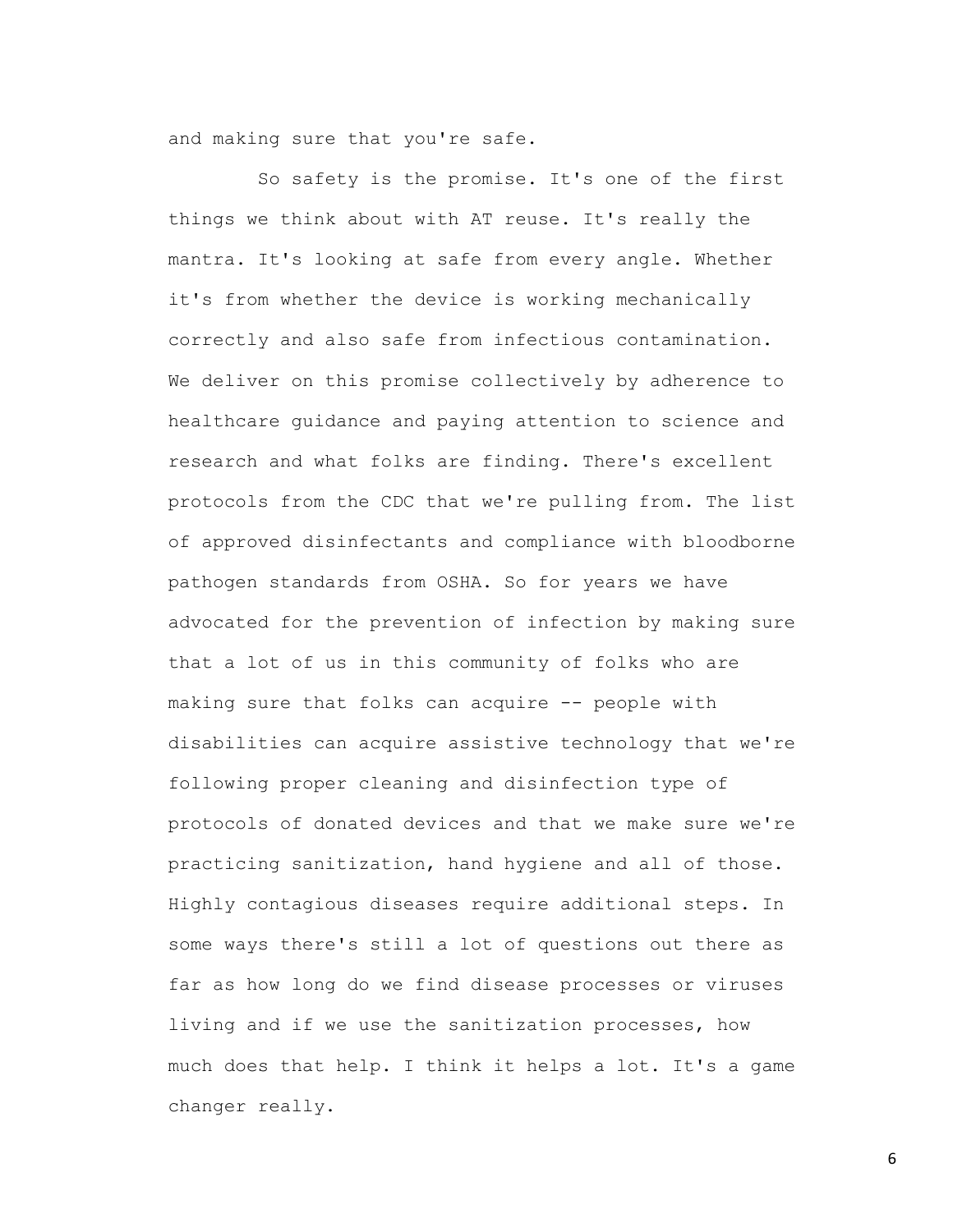So what's the big deal? This is one of those things that I think a lot of folks have not taken seriously. I appreciate that you take it seriously. All that equipment, those surfaces, all of it could be sources of potential infection. Just think about that. So strategies should be considered when talking about protection from COVID-19 and actually other threats. There's -- we've been talking about this for years. COVID-19 is what we're looking at right now but being proactive so we're always ready and making sure it's just part of our standard of practice. Pathogens that pose potential problems really can be divided into three different broad categories. We have viruses and we've talked a lot about that within our reuse community of making sure that we are addressing that, so we don't pass on HIV, influenza, hepatitis, measles, cold sores. Antibiotics don't work against viral infections. We do have vaccines for a lot of the viral infections. So making sure we are aware of that category. Also thinking about bacteria. There's a whole host of vegetative bacteria that cause folks to be ill and can create havoc within people's respiratory systems. There's also things like anthrax. A lot of us are familiar with that. Tuberculosis. There's staff. There are people that have come in that let us know that the person who had this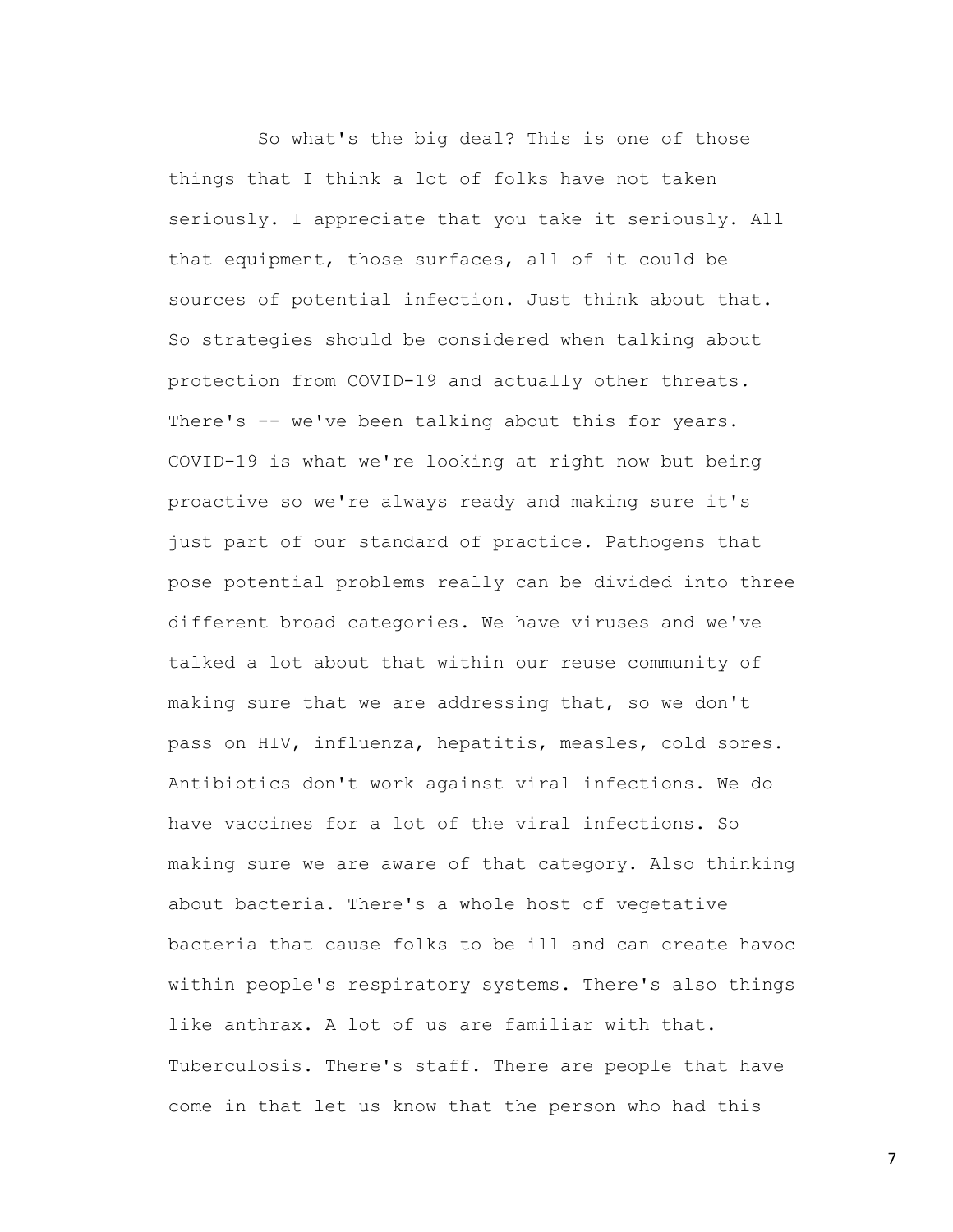wheelchair had STAPH or a bacterial infection. Strep is in that category too. The other piece that I find that is really common, especially when looking at some of the durable medical equipment, some of the seating and thinking about some equipment that might not be cleaned by some of our individuals. I've seen this often where fungi and a wheelchair will come in and it has mold on T. The person may not realize it. So making sure that we're taking that seriously also so that we don't cause more infection. We're talking about molds and mildew. That can become a threat, especially to those who have a respiratory and allergies. So thinking about that. I'm finding that our conversation nationally is changing because people are starting to understand a lot more about these categories and then also understanding the importance of cleaning high touch areas. The whole conversation around air born and aerosols also.

Obviously, it is a big deal. Liz, will you jump in on this one?

Liz Persaud: Yes. So obviously when it comes to the OSHA bloodborne pathogen standards there are some specific guidelines to follow with that. So the bloodborne pathogens standard applies to all occupational exposures to blood and other potentially infectious material and the occupational handling of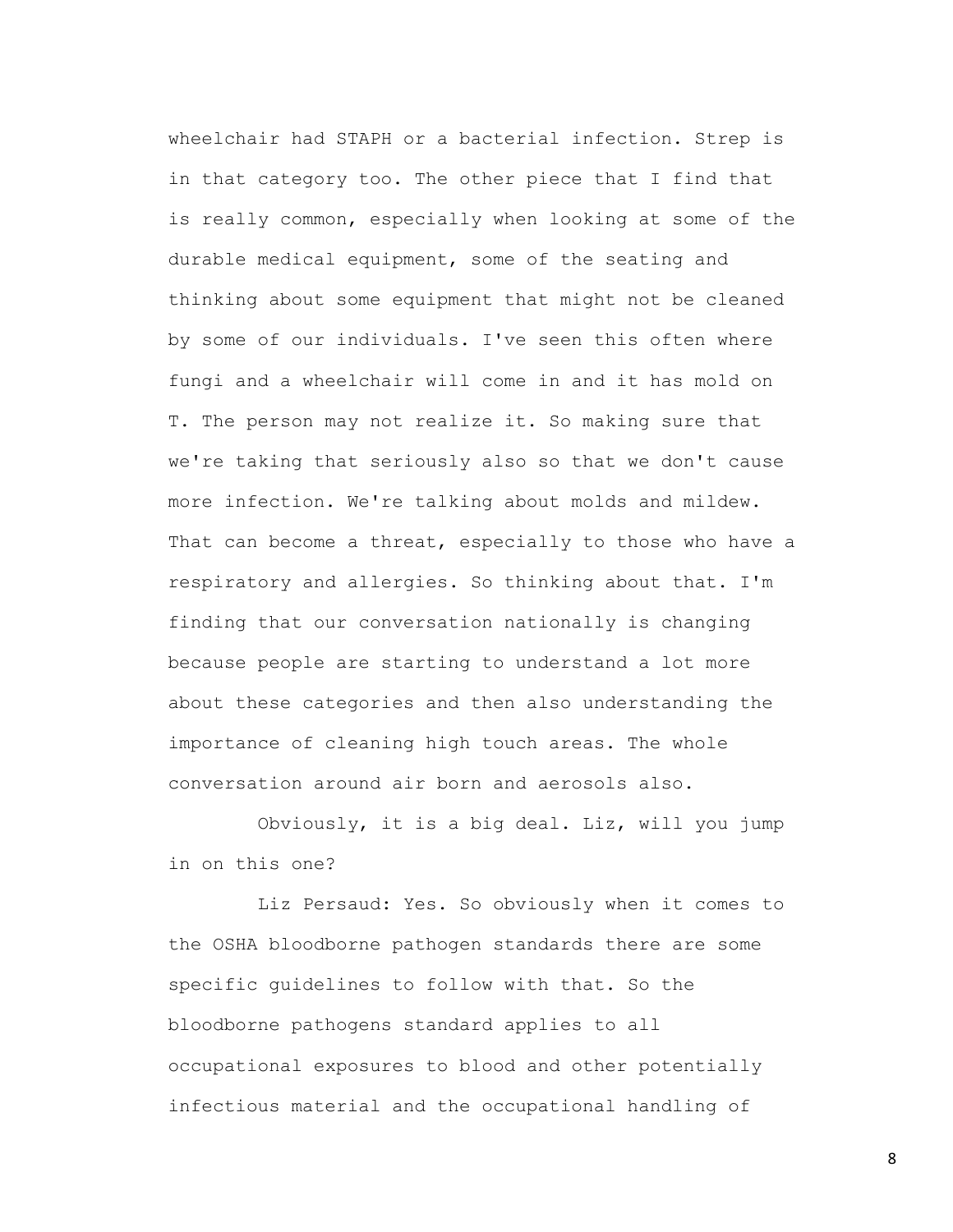regulated waste. So it's important to think if somebody was bleeding and the important ways to handle that. Most devices handled in AT reuse programs are not likely to pose problems, but it depends on the prior conditions of use and that needs to be taken into consideration. It's important to look at the devices used by the person infected with the viral, bacterial, or fungal infection that might pose a threat to any staff in the center that's working on the cleaning as well too. There's a link here for devising a plan if potential exposure were to happen. So this is directly from the OSHA website for guidelines dealing with bloodborne pathogens.

So we've got more here when it comes to COVID-19 and other common infections. So many people have been listening to the news and we've heard about the flu.... [Reading from PowerPoint]. [Norovirus-reading from PowerPoint].

[COVID-19-reading from PowerPoint].

Unfortunately, we don't know enough about this virus. There's new information coming out every day. It's important to stick to these guidelines. In the next section we're going to talk about guidance from the CDC for infection and risk management.

Carolyn Phillips: Thank you. I think that's very important. As we're talking about the differences and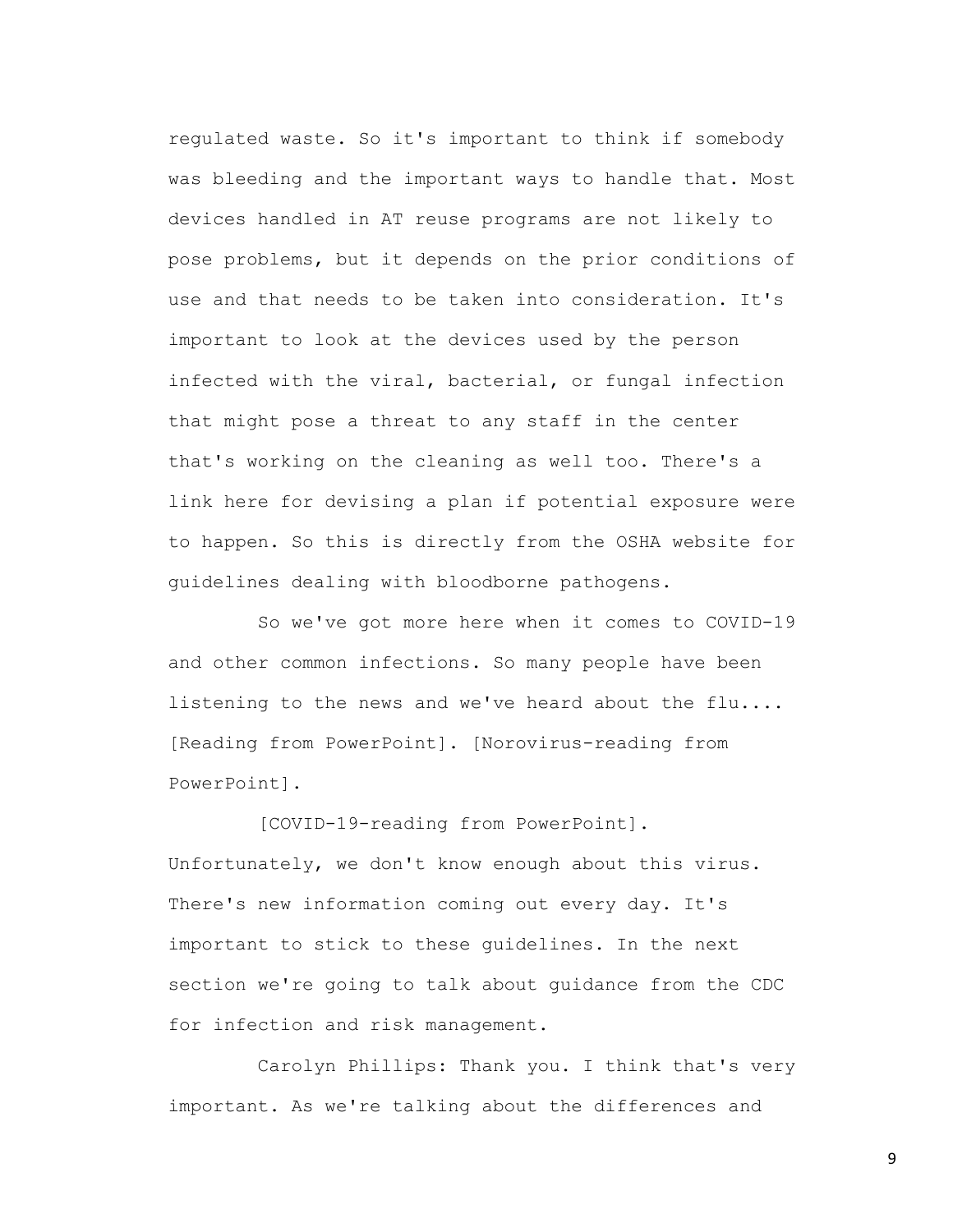why we do what we do and why do we need to consider all of this, some of those recommended strategies are one we're familiar with. We go ahead and will post these. One of the things we've been talking about with the CDC is making sure that all of the signage is accessible. If within your center or reuse program, making sure that folks understand how you're implementing some of this for prevention. The primary modes of COVID-19 transmission really as we're starting to learn is about inhalation, droplets from a person who has it in the immediate area. So air born and tiny particles transfer from the virus from a contaminated surface. Liz would send me these texts that say don't touch your face. I know I know. It's just something we have to pay attention to. And also being mindful about all of that. The CDC recommends -- as we're going through this part, I encourage you to think about the layout of your reuse program. Think about the work space and how can we actually help naturally and through the environment create some of this so that it really does help. I have found that we're reengineering environments now. We're doing that at Georgia Tech and reuse programs. Reengineering through the lens of COVID-19. So what the CDC recommends is pre/SREPBZ of the spread of infection by social distancing. So when somebody is dropping off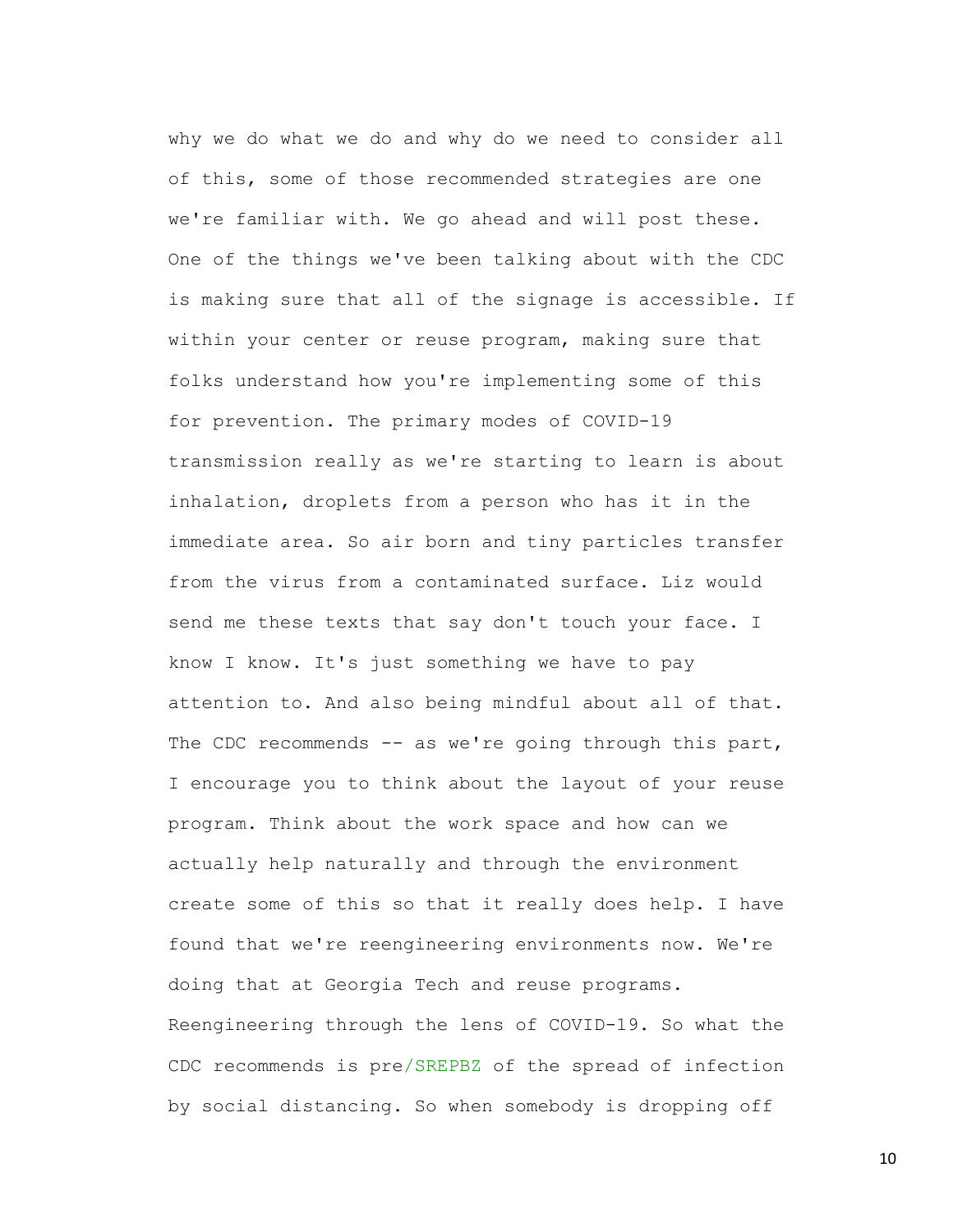equipment, where can you have a safe space for that? When somebody's picking up equipment? So social distancing throughout your program. The use of personal protective equipment, PPE, throughout the whole process and even as folks are working throughout the day. There's times where I have been out and I'm seeing more and more masks which is great but especially within our programs. Then cleaning and disinfecting of contaminated areas and diligent about hand hygiene and self-quarantining when appropriate. I think this is very important. The six feet. They're still recommending that. Some people say maybe ten feet. We're still learning. One thing I've started to see and hear from some of you is that you have designed your reuse or your area, your center so that it's more of a natural -- having six feet between people and even marking that out with tape and there's already been signs produced that you can put on the floor. There's an image on this slide that says one way traffic in operation. So basically having directions of where you don't go. You go in one door and out another. So creating traffic lanes for people is helpful.

In places where distancing is impossible and we have seen some of that, it may be necessary to create those protective barriers. Starting to see more and more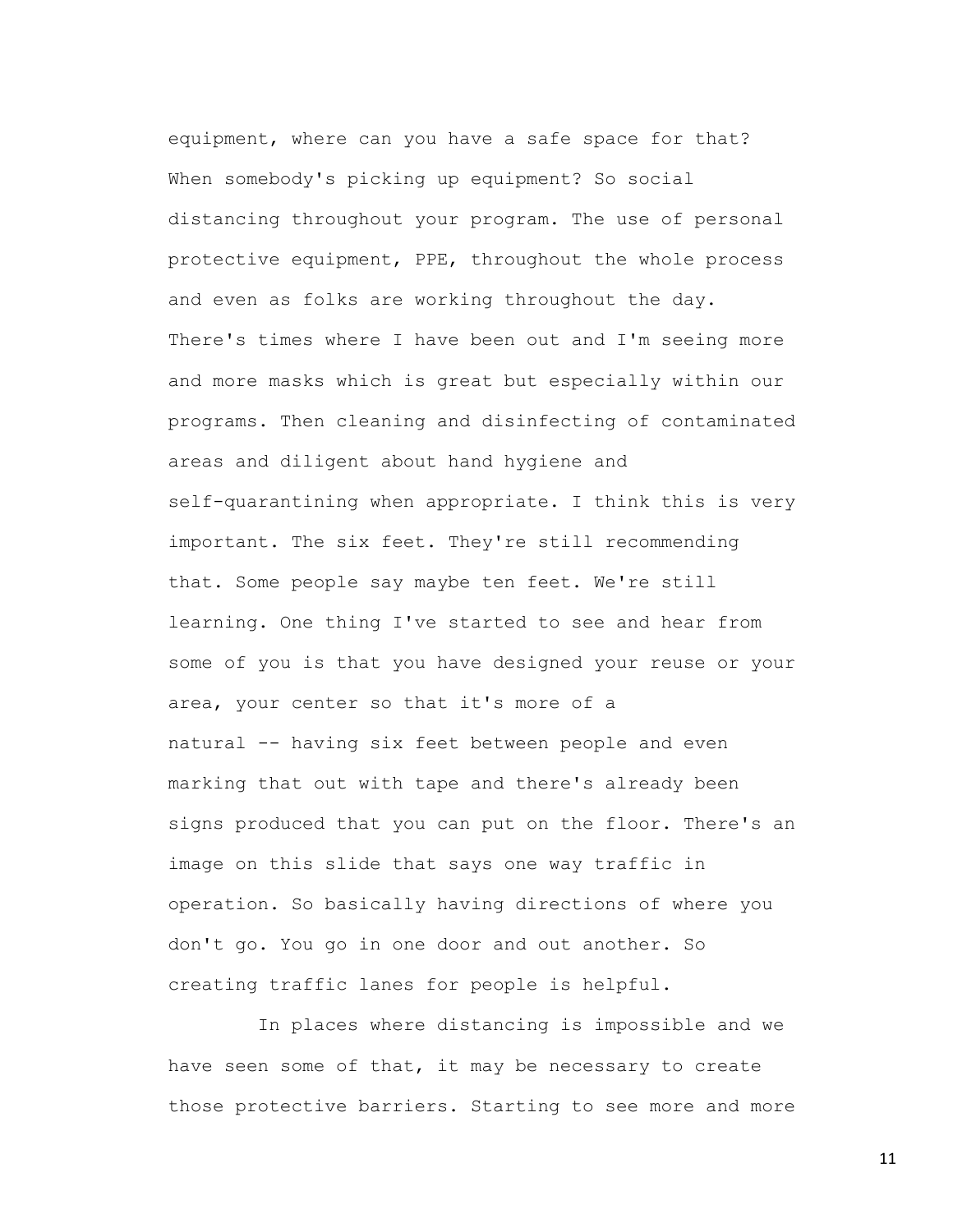of that through plexiglass and allowing for people to be safe in every phrase of interaction with the public and interaction with each other. When we're talking about the work that we do, some of the classes, meetings or what have you, seeing what we can do when it comes to video conferencing.

I have seen from several of you that the way that you're doing some of the process when it comes to reuse and looking at the initial request and then all the way through to matching and making sure that people have the right equipment. Some of that is becoming more virtual. So I think we're actually learning a lot about efficient and effective ways of doing our work. So if you're doing something like that, let us know.

Limit access to the reuse facility. I have seen also where there are even assigned times where you can say you can come in at this specific time. And locked doors and that creates that.

Talking about personal protective equipment, PPE, everybody should have that. Everybody should have masks and gloves when talking about reuse. Supplies can be difficult to obtain. We recognize that and see that. So once again, just being mindful and trying to partner. There are within our community a lot of sharing which I appreciate and sharing of the masks that have the cut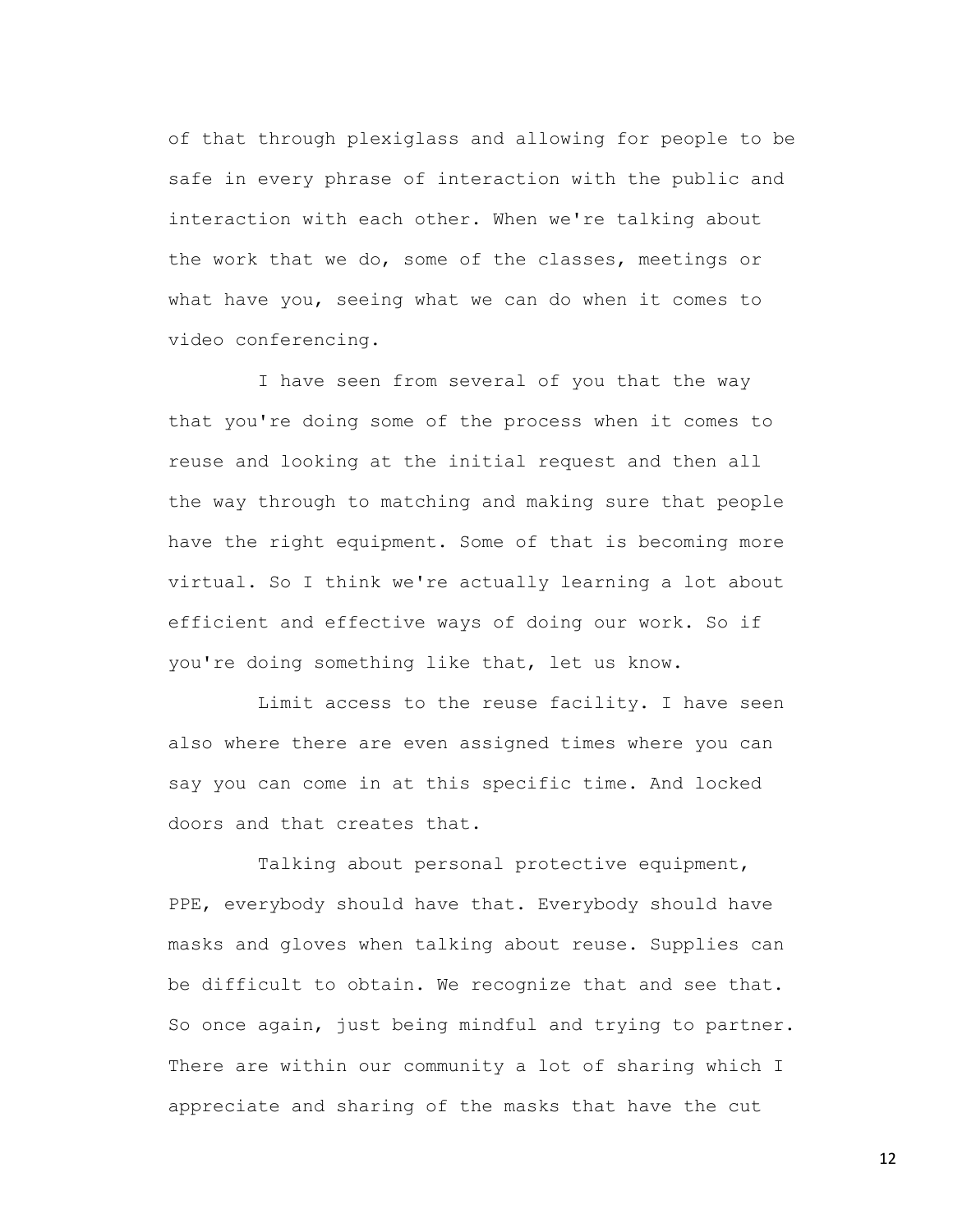out for people who lip read. That's something else to think about within our community specifically.

Masks are often the N95. A lot of people have heard about those. Those are needed for folks in the medical field. We know that. Often they are much closer to individuals. Even within inches of an individual's mouth. So honestly we're not doing that within the AT reuse community. So often we're finding that commercially made surgical mask will definitely help. You're looking for a three layered fabric mask or something that has the protection to T. We have a link about masks and really good guidance there.

Same with gloves. Making sure that folks are diligent about washing their hands and wearing gloves when appropriate.

Hand hygiene but hygiene in general. Washing your hands. We've been doing this for a long time in the reuse community, but any time we have equipment that we're interacting with whether in your triage area -- what we're encouraging is a place for people to have a place to wash their hands and sanitize quickly. It looks like we have a question. I'm going to pause and have Liz read that question.

Liz Persaud: This is from Hannah our friend in Hawaii. She is asking if we can include clickable links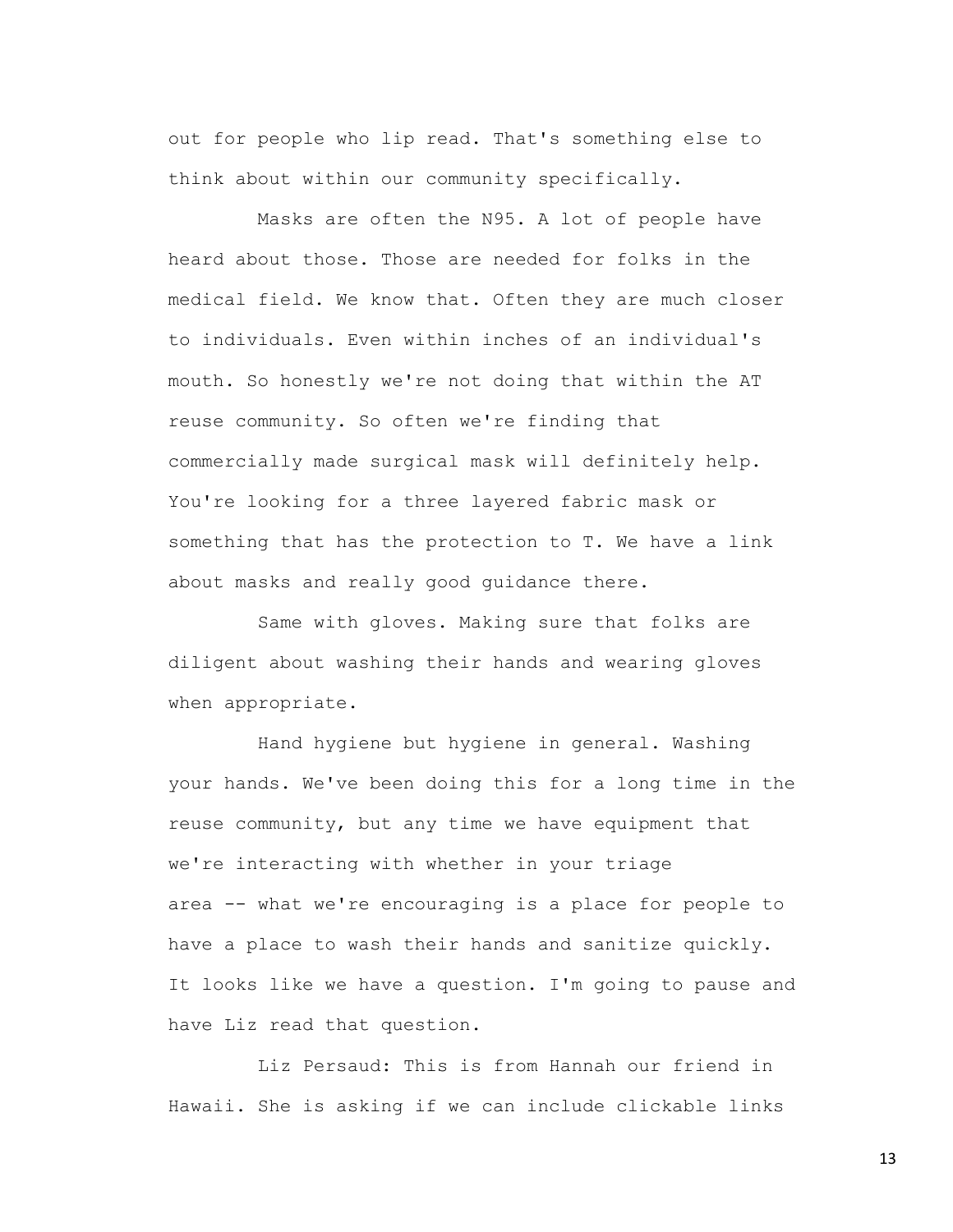here. We can do that. We'll be sharing the webinar afterward if that works. We can certainly attach some links here in the chat. I'm happy to do that while Carolyn is presenting.

Carolyn Phillips: Thank you so much. Great question and aloha. When we're thinking about methods -- this has been one of those tricky things -- as we think about all the touching we do in our reuse practices and making sure we wash our hands often, 20 seconds makes a difference. Making sure we have the availability. You can use hand sanitizer or soap. That breaks down COVID-19 just fine.

We also have seen where some people now have it written into job descriptions or responsibilities to have somebody that goes throughout the whole center and does high touch sanitization every hour where they go through and wipe down the door handles, wipe down counters and all of that. Just making sure that it becomes part of our routine. We want everybody to stay safe. Also when thinking about planning and disinfection of devices and surfaces, cleaning is about physically removing contaminants as much as we can to the greatest degree possible.

Sometimes people get those confused where they say I cleaned that. There's a difference between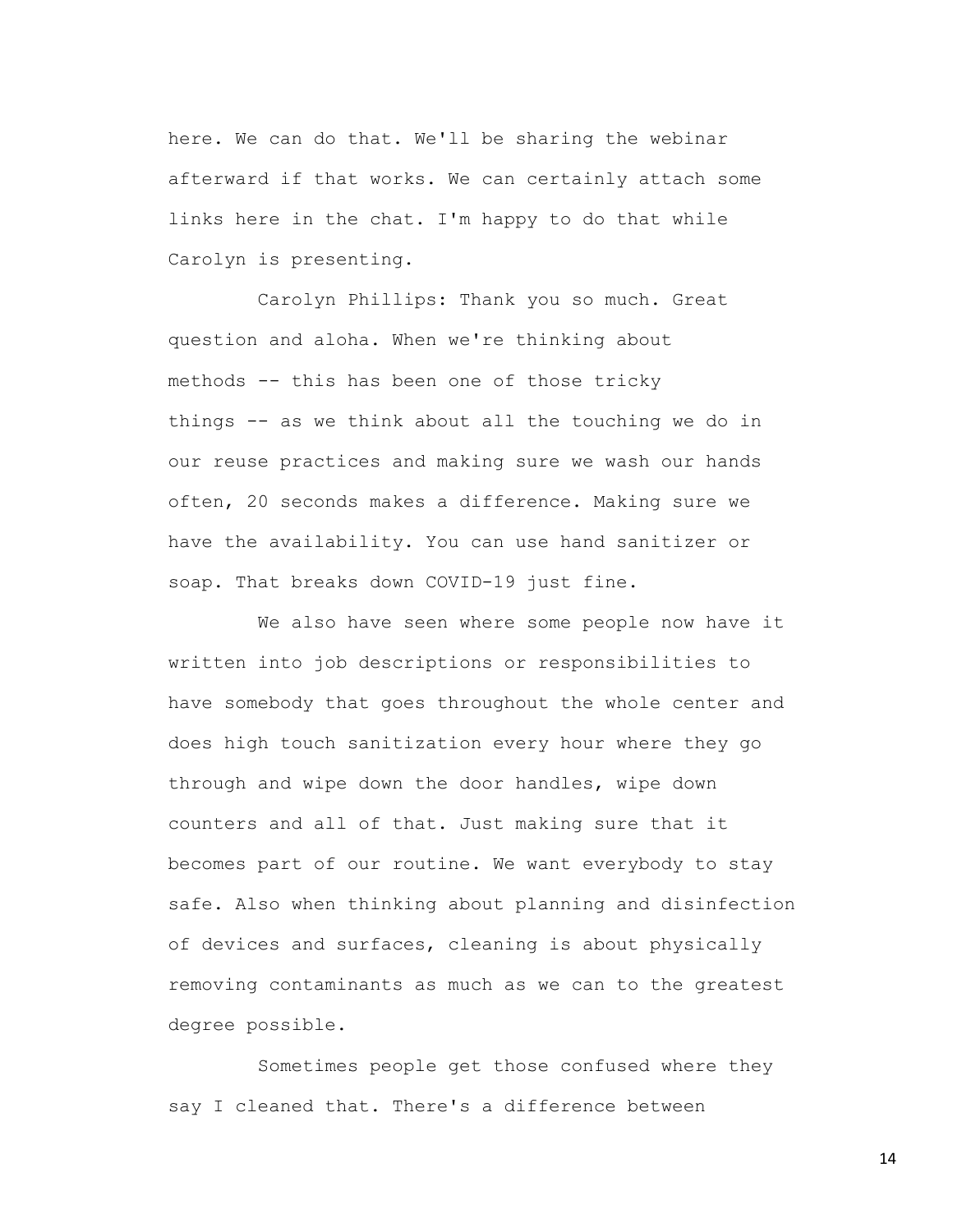cleaning and disinfecting. Disinfecting requires the use of appropriate chemicals. Really it's about looking at OSHA's list but it's about destroying the virus. So making sure you're actively saying that. I know sometimes I hear folks say we clean the equipment but what's in the back of my mind is do you actually disinfect. Going ahead during this time and being proactive and telling folks we disinfect. That's what this means. We're using chemicals in this way and they are appropriate and approved.

You can find out a whole bunch more about that and you can review some of the updates in the November 2019 webinar. So many of you reached out and thanked us for doing that webinar. Thanks to AT3 also for supporting the development of that. It was right on.

Where we did a webinar called the framework for cleaning and sanitization back to basics and quick tips. It's on the AT3 center site and Liz is posting that. Thank you for doing that in the chat.

Some of the tips. We did hear from you. Thanks to Trish for the time she has dedicated to this to have those conversations and thanks to all of you who have weighed in. Some of the things we learned is you're identifying and marking off -- it could be a room to itself or using tape that identifies areas where -- to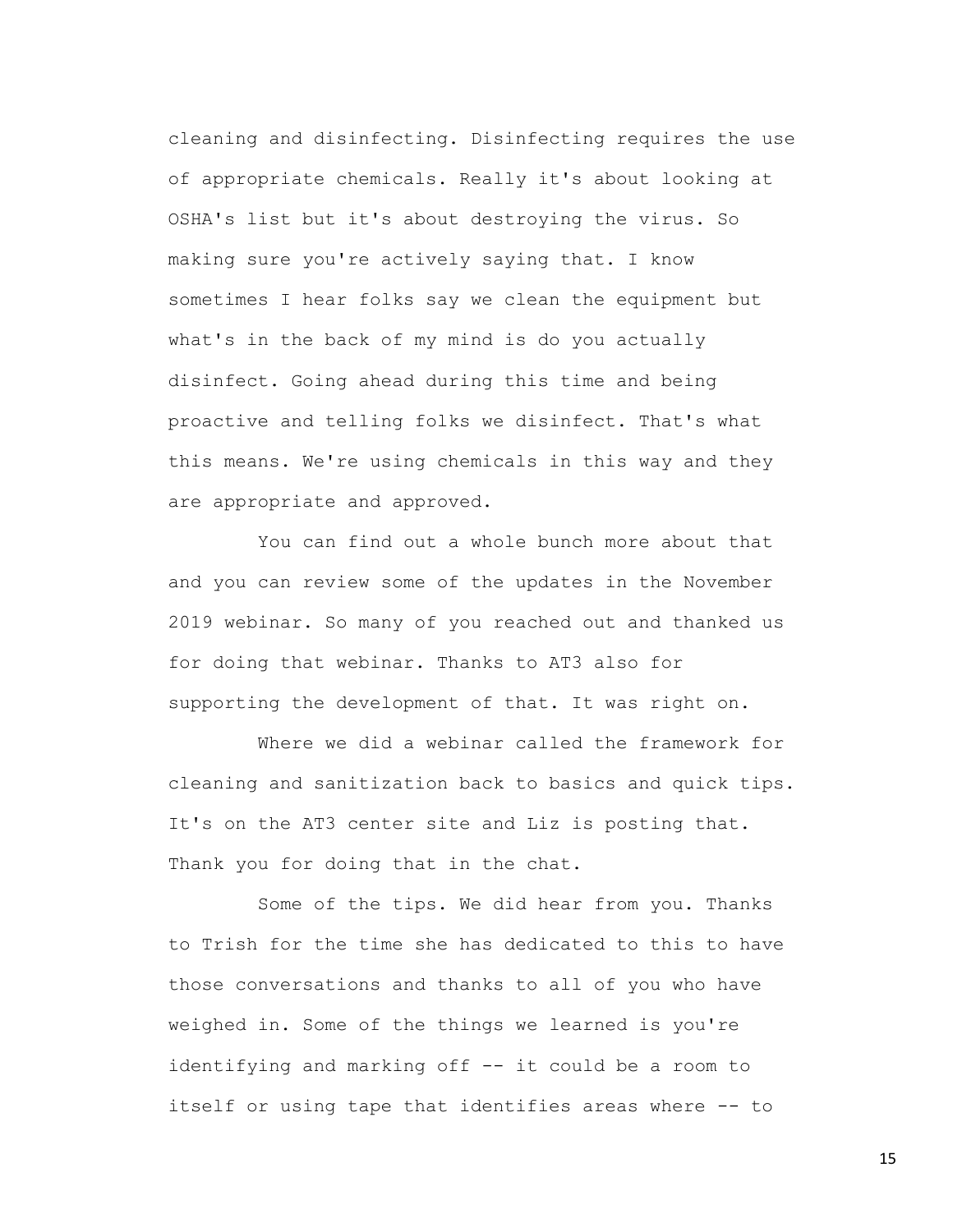isolate donated devices. So that it can rest for several days prior to handling. We are doing that also. And so we actually have a room where people drop off things and they are there for at least 48 hours. We don't touch it. That's the minimum, 48 hours. Sometimes it could be 72 hours or longer. Just to give it space and time to rest and for the virus to die if you will. That's a good step. Thank you for sharing that.

Another one. I think this is really great and goes back to reengineering our reuse programs but allowing people to work from home has permitted for the reconfiguration of single work spaces -- our good friends in Indiana, Alvin we appreciate you sharing that for your computer reuse people are able to spread out. That's very helpful. Assigning a dedicated person to clean up in addition to regular staff. Once again, putting that within somebody's roles and responsibilities. We have that in our own home. We also have that within our own work space now.

It's everybody's job to clean up. It's everybody's job to sanitize and also having the dedicated person can be helpful.

Also thinking about workflow. We've been talking about this and some of the changes that we would encourage you to think about. When thinking about the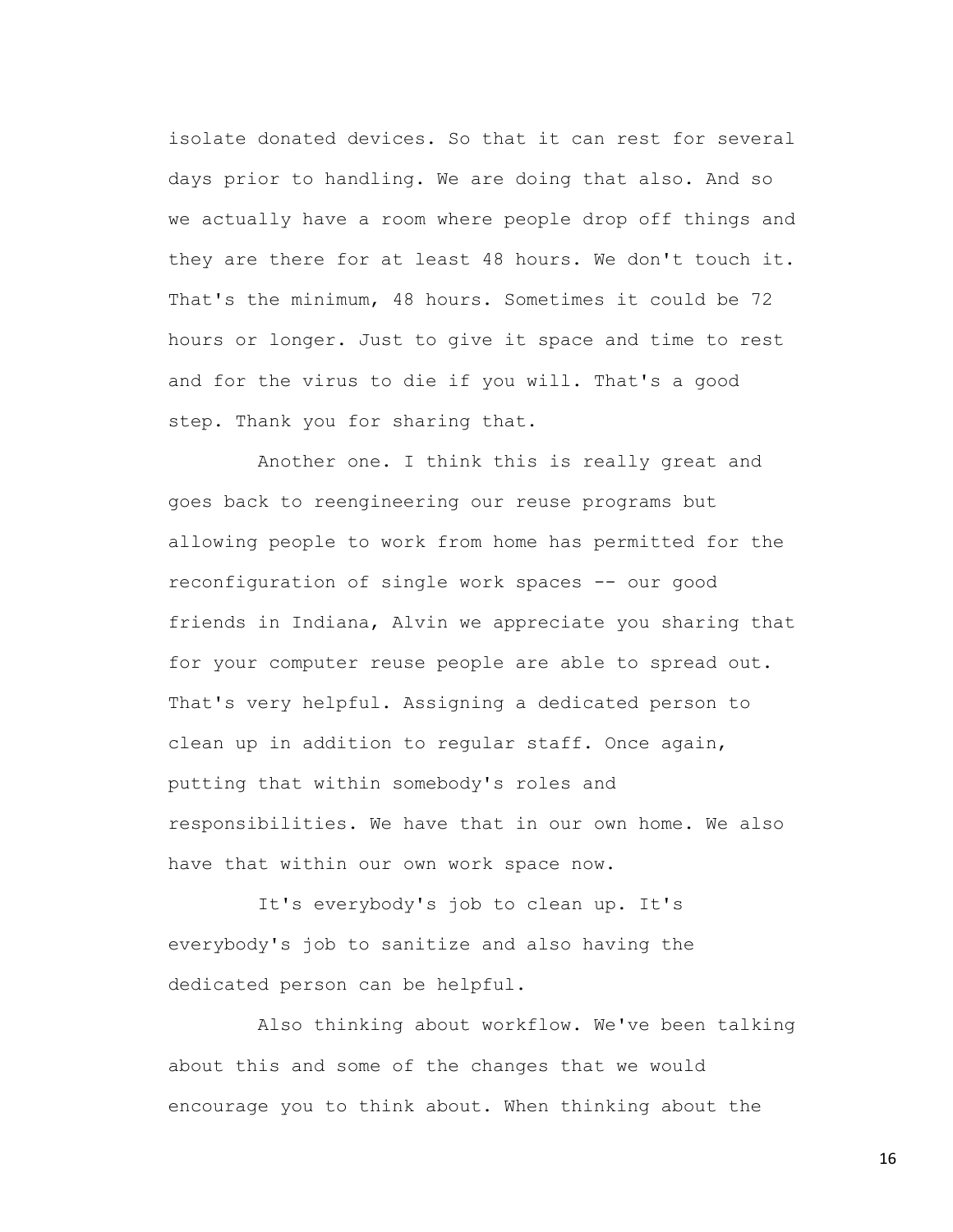floor plan of your reuse center, think about what is a natural way for the workflow, the path for devices so they can be changed to minimize contact. The fewer times you have to touch it. Also that provide for social distancing. So maybe having specific spaces where within your workflow and within your policies and procedures to have that spelled out. We encourage you to think about even if you need to restrict access to that facility to your center. That can be helpful when talking about workflow and making sure everybody stays safe. Making sure that you designate where the hand washing stations are. Think about where is the line up to have visitors safely. Marking physical spaces of what six feet looks like. Helping people understand that.

And then also thinking if there's a location away from air condition and heating vents. We're starting to hear for a little bit of time that this is air borne. It's an aerosol if you will. So consideration when it comes to ventilation and having consideration of where do you put the equipment so that it's not constantly being in the way or near the vents. So paying attention to all of that.

Three days is one of the things that we have been talking about. 48 hours at least but definitely three days or more.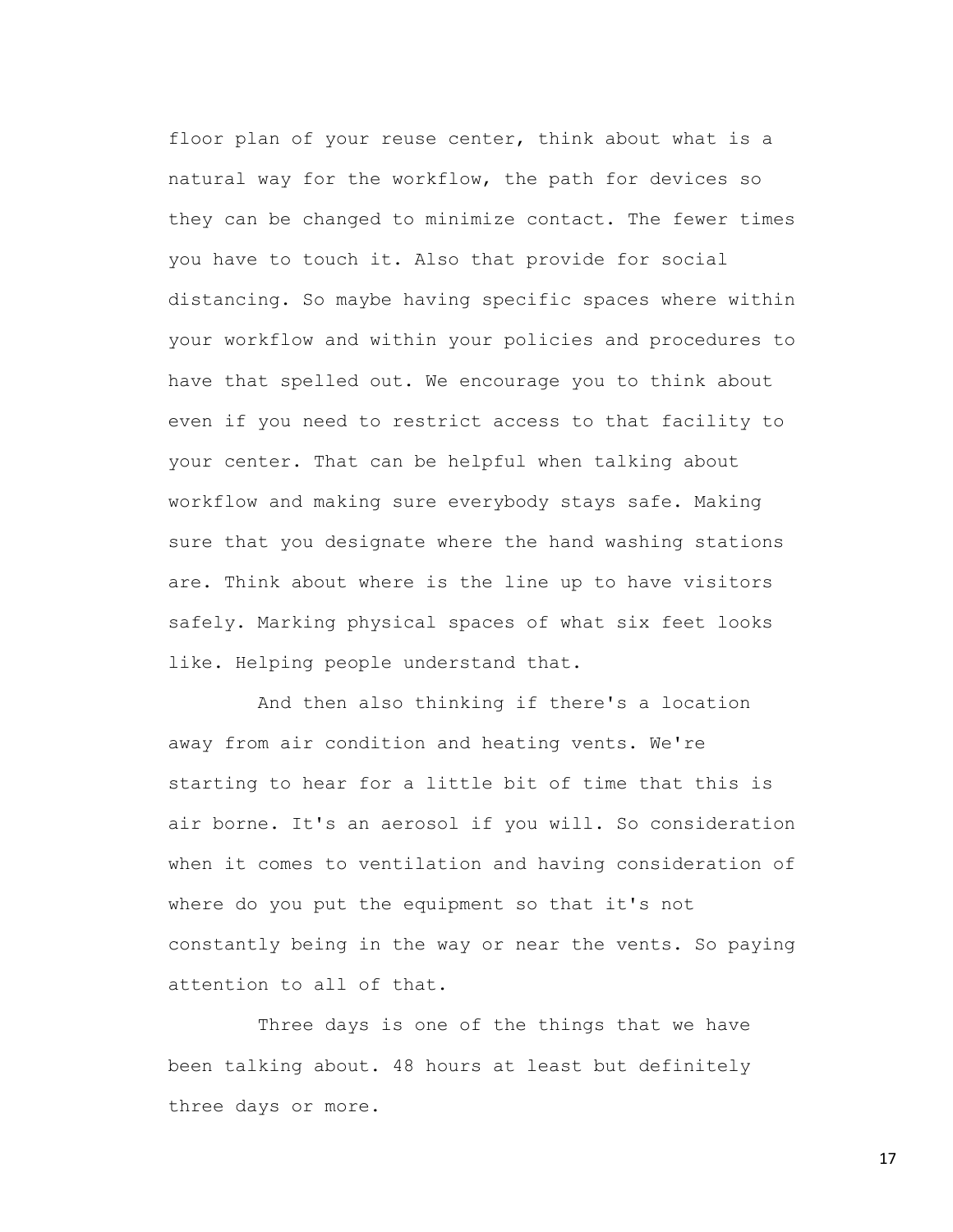If possible to utilize the air flow to the reuse intake within your specific program and to the cleaning areas from clean to storage and thinking about all of those pieces would be excellent. Also thinking I would encourage you to think about what parts of your reuse program can be performed from home and what parts can be done remotely. So thinking about those pieces and also are there any pieces that it could be not only remote, but you can archive a video about how to do specific things. I'm happy to talk with all of you about that.

The other thing we want to make sure you're thinking about is it's one thing to know about policies and science and research. The piece that makes a difference obviously is how to implement. I would love it if you could -- if you implement any of this, send us examples of that. Some of you have sent me examples. It's great to see. It helps our whole community learn. Gosh here's how I designated six feet and how we figured out signage around that resting for the equipment and giving it 72 hours. All of that stuff is helpful for our collective work as we serve folks in every state and territory.

So the challenge is thinking about the implementation and how to do that in a practical way for your environment. I'm excited because we're going to be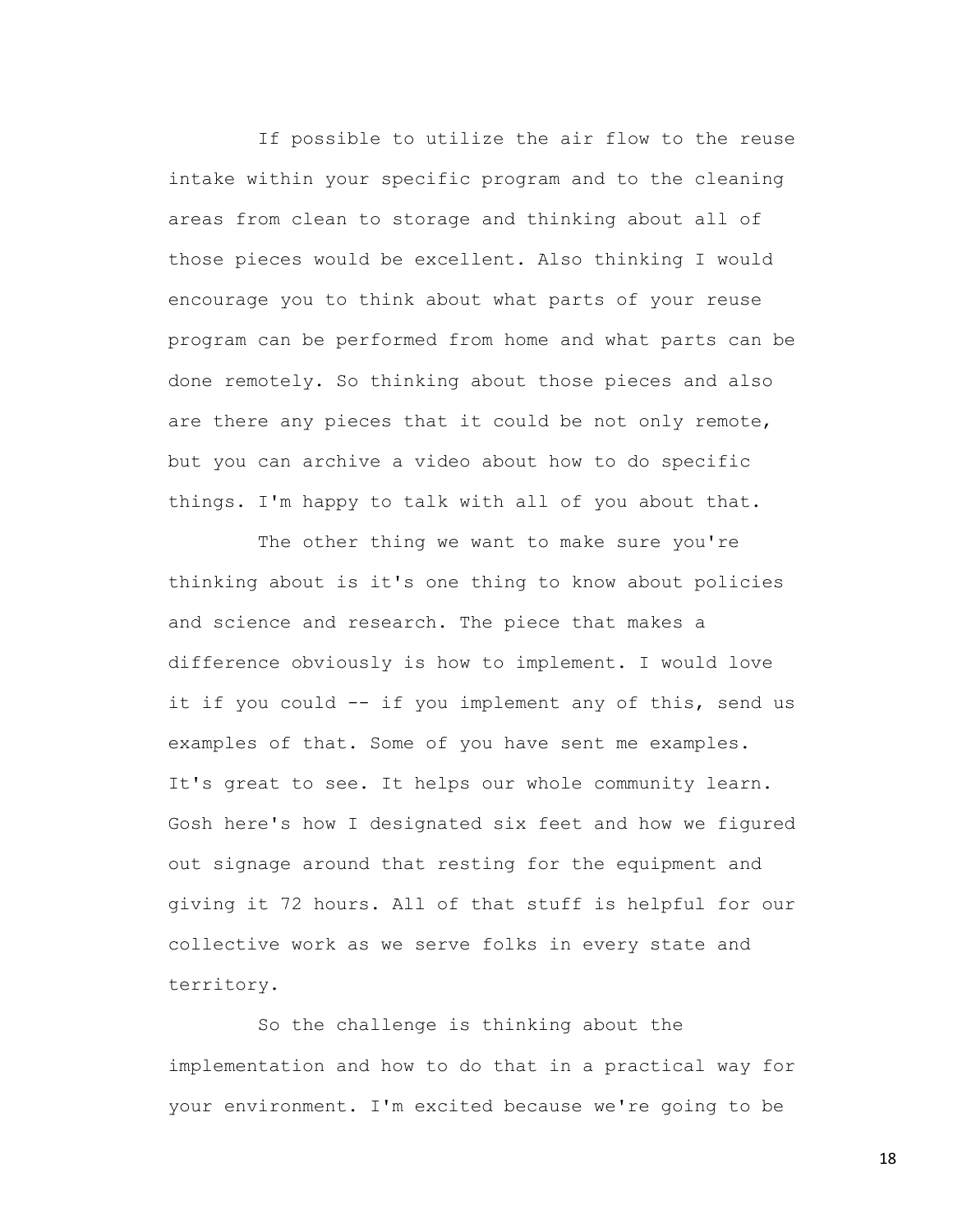learning from Karen and Jennifer our awesome partners in REquipment. They will talk in more detail. I think it's -- as we were talking with all of you and as Trish was talking with you we did hear a number of innovative solutions. They're not identical because what we're finding is our work space looks different. Facilities have all kinds of differences. So thinking about how do you modify or here's some overarching ideas but how do you make it happen?

Also the geography of your service area absolutely affects the method of acquisition and how you distribute devices. There's certain parts of our state that we've held back on. So think about that. Also the nature of the population served. I'm going to turn this over. Karen and Jennifer take it away.

Liz Persaud: Before Karen and Jennifer start speaking I want to say that we have a question in the chat area. This is from Stacy with the Missouri AT program. She says if you have donations coming in daily and isolating equipment for /PAOERDZ of time, do the donations move through a pattern out or is all equipment put in the same place and left for the following week. How do you not contaminate items that are already in the isolation room?

Carolyn Phillips: We have seen different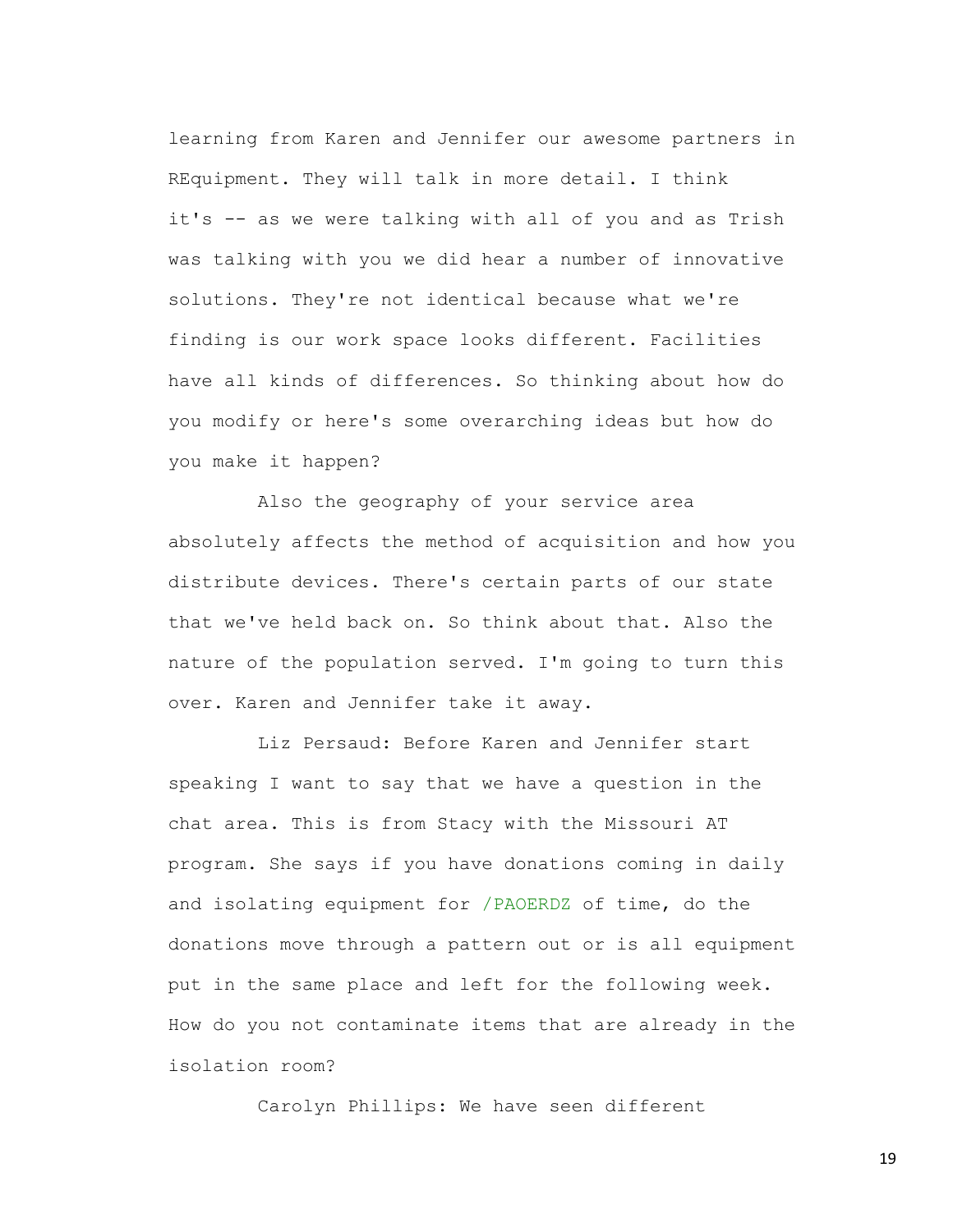practices where people are putting -- if you have the space put them in different rooms. Say these are available on this specific dates. Then you don't use that room. And then the next room is available for another date. I'm curious to see if Jennifer and Karen do you want to talk about how you're handling that?

>> We'll be addressing that. We have a couple slides about how we're handling donations and quarantining.

Carolyn Phillips: Thank you. You can go ahead.

>> Hi, this is Karen Langley. I wanted to give you a little bit of sense of Massachusetts size and population and our program as a precursor because changes do depend on a whole bunch of factors. Massachusetts is pretty small. From Boston to across the state to New York is about 3 and a half hour drive. We have 6.5 million people. Our reuse program is made up of three different components. There's the state-wide entity. That's what Jen and I do. We coordinate everything. The donations, the reassignments, the e-mails, reports. Then we have reuse partners and we have four of those located across the state starting in canton which is near Boston. We have three drop off locations which are small local areas that are regionally based. One is in Salem, east bridge water and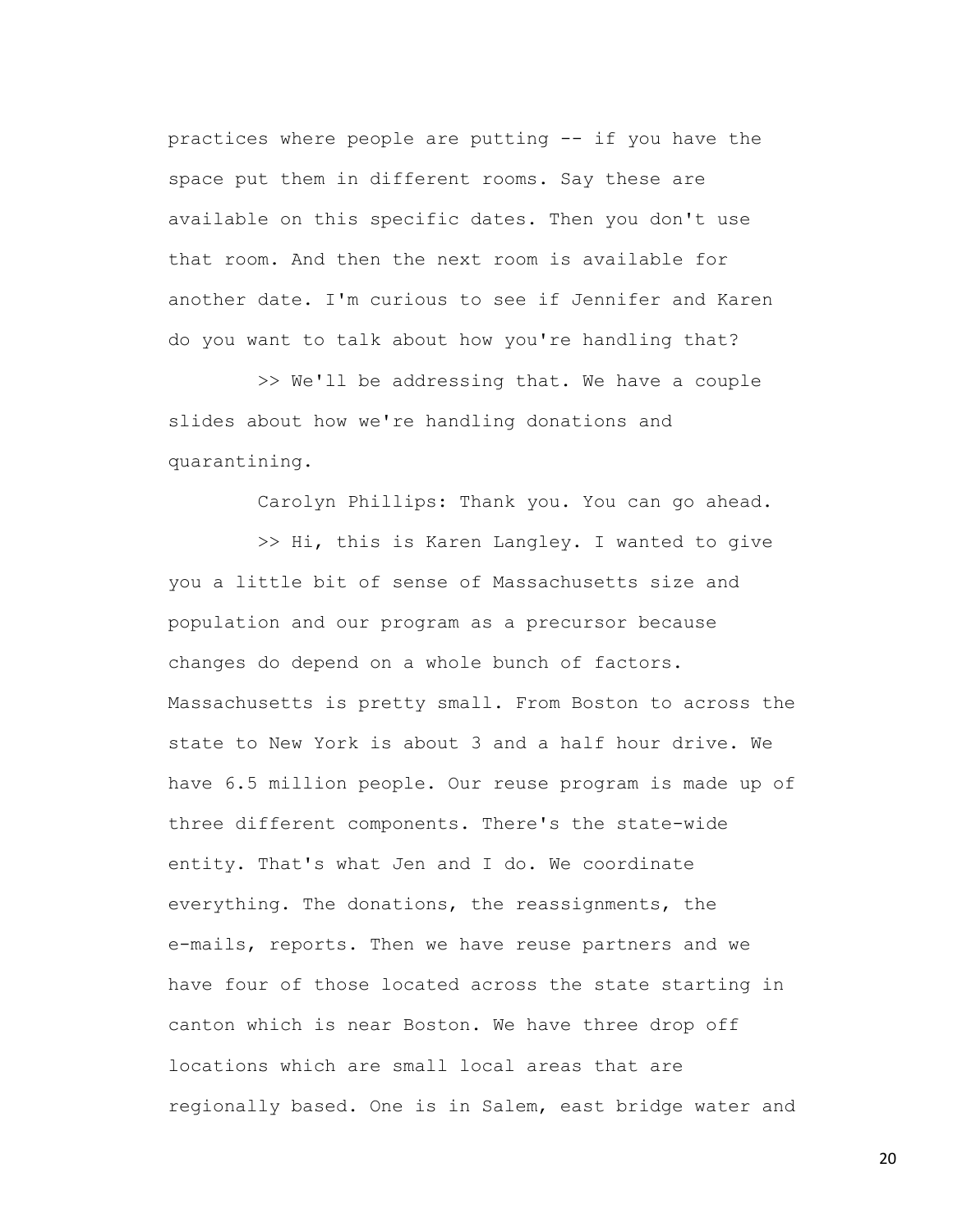new Bedford which is near the cape. So those are the components. The Governor declared a state of emergency and closed all non-essential agencies in midMarch. So all of those locations for both reuse and drop off were closed. The coordinating entity which consist of myself and Jen and our donation coordinator are already home based. We have a virtual phone system. We use 365 office and share point. We didn't have to shut down. We have access to the website where all of our equipment is posted. We could continue to do our work. What we were faced with was our four partner sites that do the refurbishment were shut down. What happened was within the first 3 or 4 days the Governor and his folks established a list of what agencies and services that would be considered essential. The provision of durable medical equipment was essential. So our DME reuse programs could technically reopen if the business reopens. So we have two partners that are physically located in offices that are rented by state government. So they give us that space for free. The other two are located in local nonprofits. So the Worcester location was in a state building. The building was closed but they allowed our reuse portion of the building to reopen. They had caveats that only two people could be located in the space at the same time. We could not come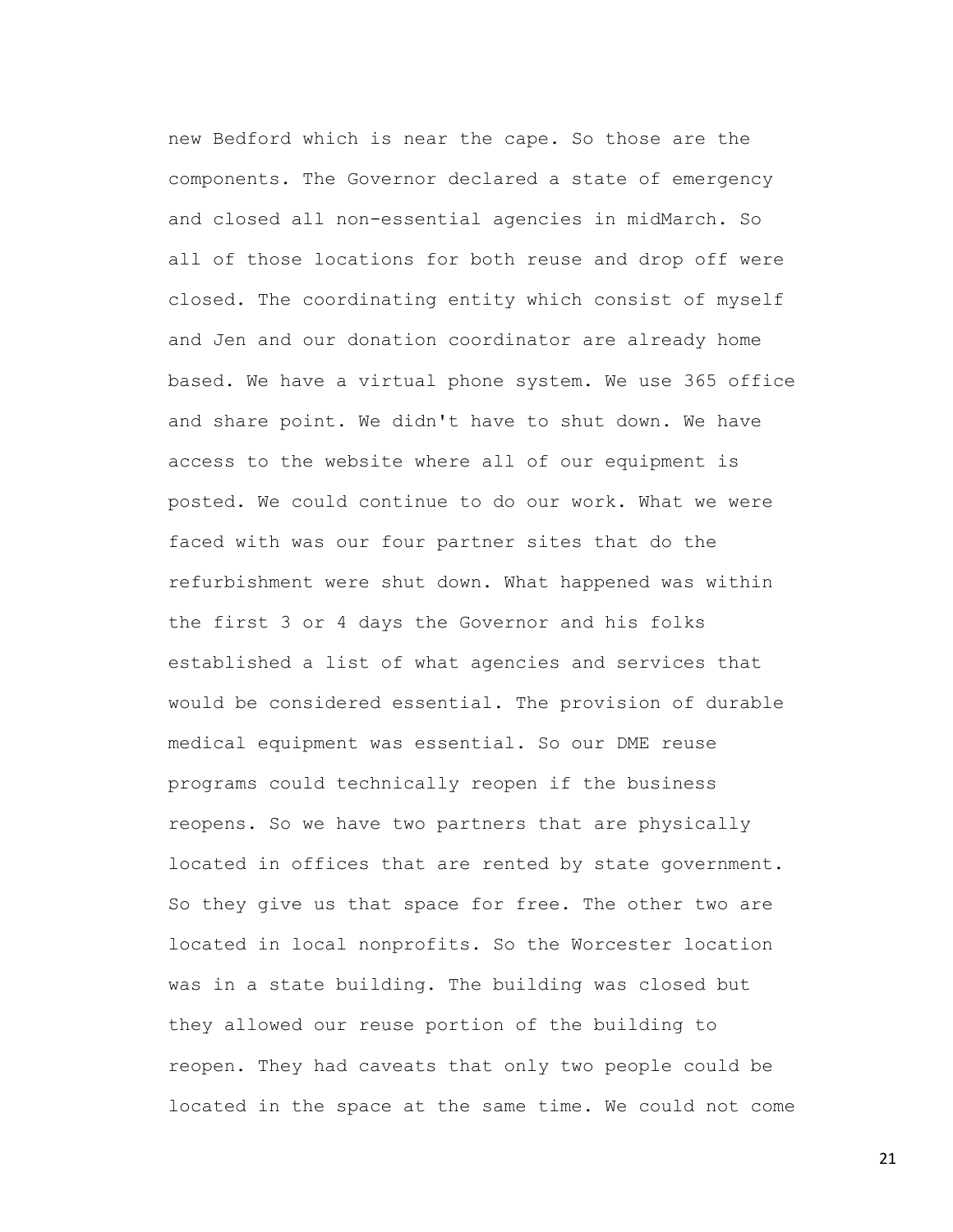through the main area. And we could not go into the rest of the building. We could get in to the office and refurbish equipment. The other location in canton is located in a residential school for children. So that pretty much was shut down. So really the biggest challenge during that first shut off was getting reuse location in the Worcester and accessing PPE. Another thing was to notify the public. We did that through our social media and website. And also our staff contacted anybody who was waiting for equipment drop offs. So we let them know that we were temporarily shutting down deliveries of equipment and pickups of donations until we got an appropriate PPE.

The other thing we wanted to do is we wanted to prioritize the delivery of equipment that was requested pre-COVID as the most important thing to do and for us to hold off on any of the donation pickups. Jen was able to go back through the data and identify approximately 120 people who were waiting for delivery of their equipment. So we looked at what were the things that were most important, and we did some triage and making determinations of when we were ready to go what would go first.

Then we also wanted to establish protocols. We wanted to make sure our staff would know what were the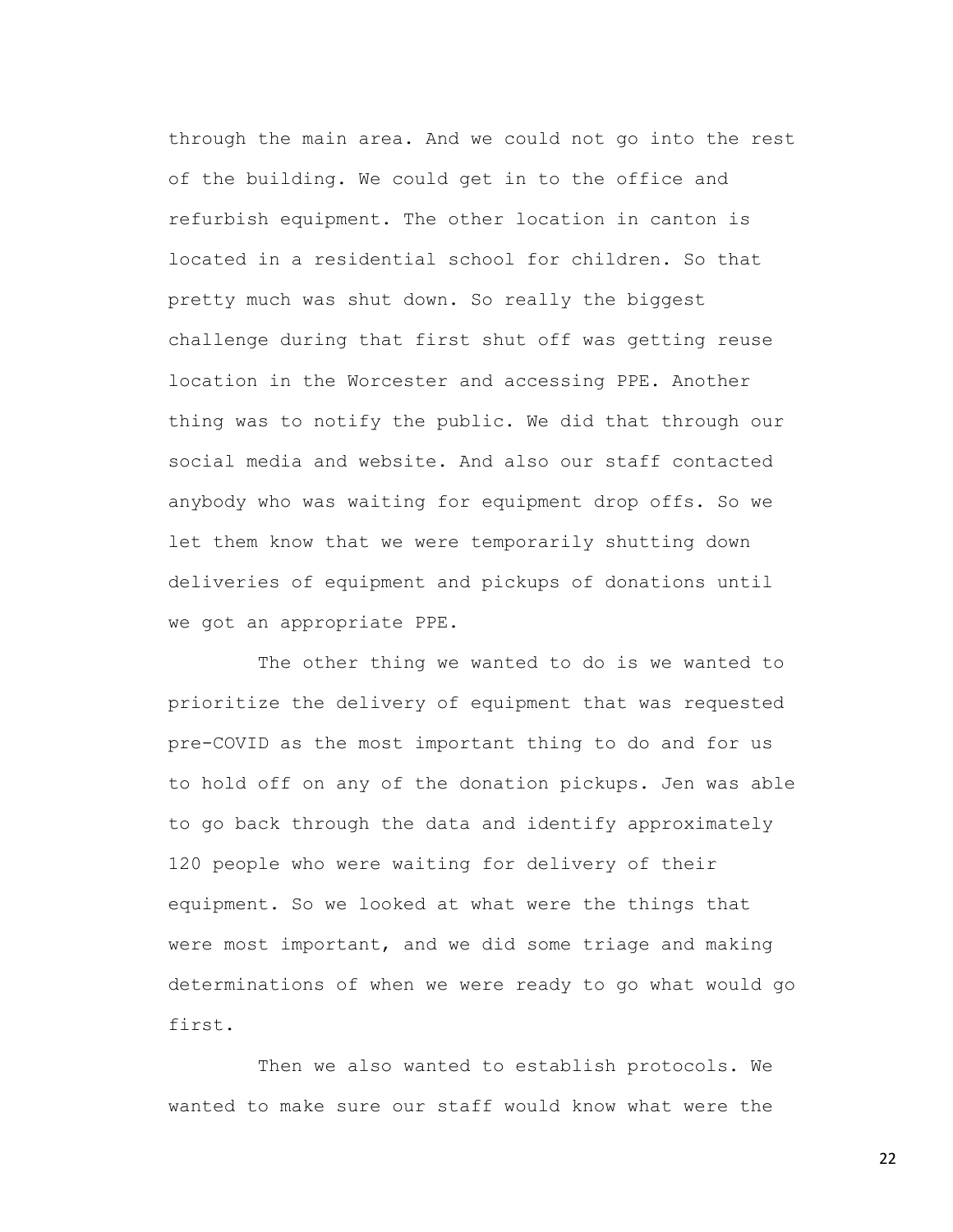protocols that we wanted to have for deliveries and pickups and what PPE those people would need and when would they use it.

So that first couple of weeks we were trying to identify how to change our operations and how to make the process from signing of the delivery paperwork to the actual deliveries and how to do that with no contact. The driver would come to somebody's home and do certain things with them which would end with having the person signing a form. So one of the things we had to do was staff reassignments.

We were going to be reopening the program in April after receiving the PPE and really only our Worcester location was able to open as quickly as possible.

We did lose a cleaner. It was a part-time person that they would not allow us to have come back into the building. It was only people who were employees. We had the canton site shut down which was the site that was in the hospital for children. We had a part-time driver assigned there. We decided to reassign that driver to our Worcester location. He lives in the area around Boston. He gets the vehicle at our canton site and then goes to Worcester and does his pickups from there. So we had some reassignments.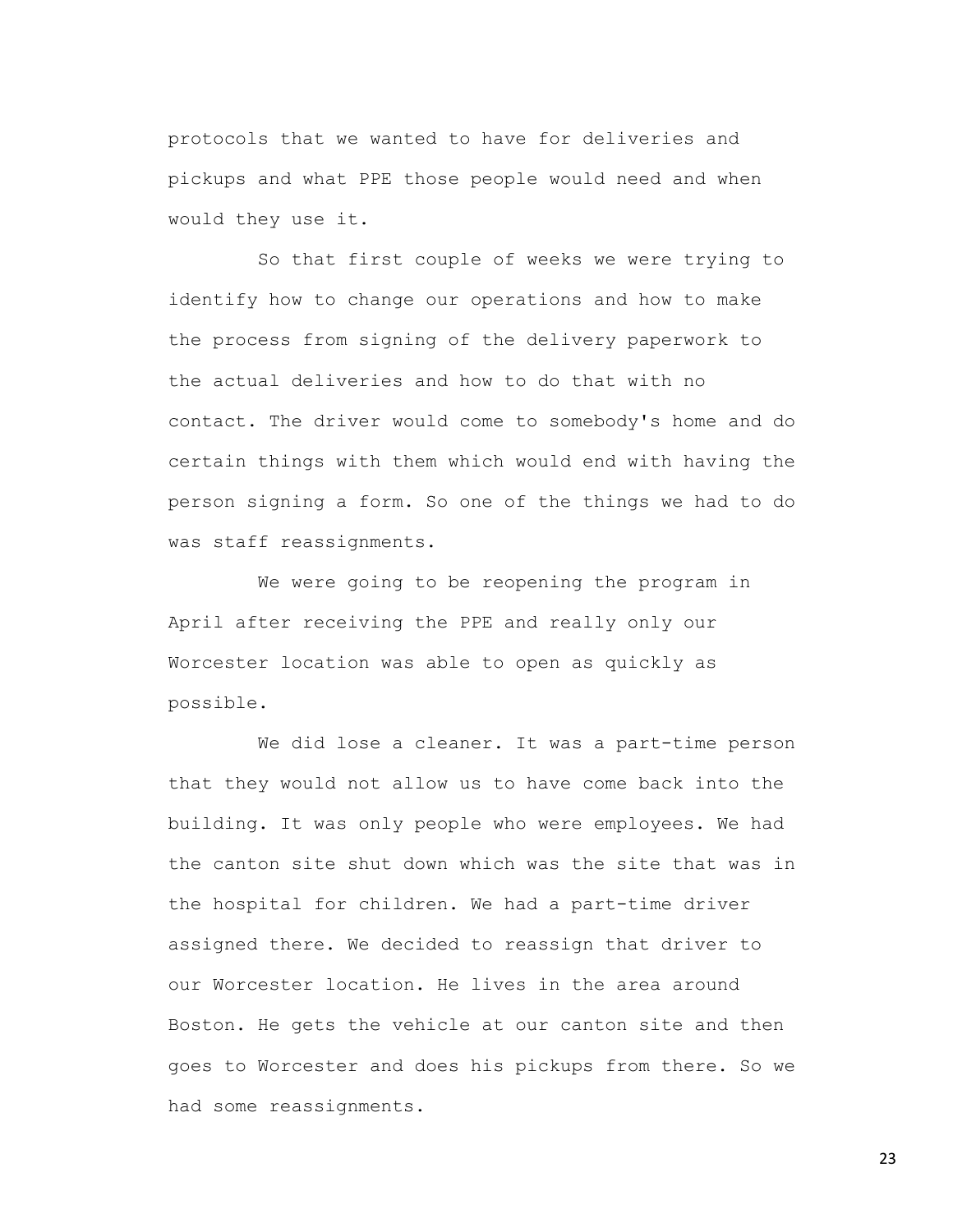We also in the short-term got to focus our attention on specifically on the deliveries of items that had been requested prior to COVID. Those were going to happen first. So the person who was the cleaner tech in our Worcester location was assigned to do deliveries. So for that three week period we focused on the full-time person and the part-time person getting those 120 deliveries out. I think we were successful in doing that. We did have a couple of situations where Jen would get the call and we would triages. If somebody was in a nursing facility and they need today get out right away and we had a piece of equipment to make that happen, we would prioritize. [Inaudible] prior to resuming duties they had to watch a universal precaution video. Everybody had to see that video prior to resuming their duties and there was a sign off that indicated that they did. Every staff person did that.

Liz Persaud: We have a couple comments that I want to get to them because you may be able to answer some of these. To back track. Amanda mentioned that we have an area where we accept donations and blast them with ozone before moving them to another space where we power wash them if possible. She made a comment about the AAA in our area used to do that and I think that was in regards to some of the points you just mentioned.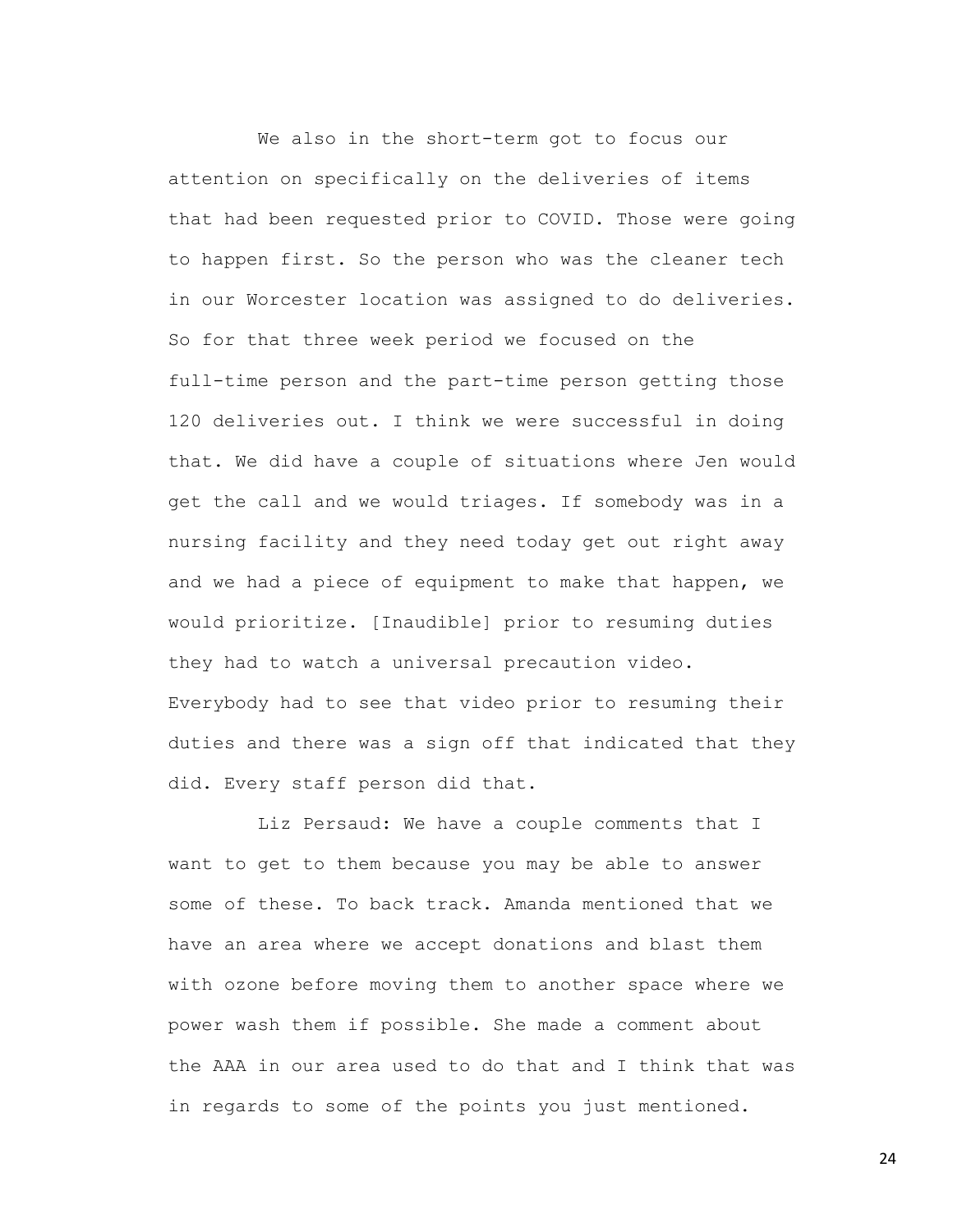Nicole had a question about -- what are your thoughts about using a shed about equipment isolation. I know some equipment cannot be put in the shed because it would be damaged by the heat Jennifer will go into how we set the priorities and how we did it. We used a number of offsite locations. Jen will tell you more about how we came to that.

>> Jennifer: Thank you. We started to identify people in at risk places getting people out of hospitals and nursing facilities. We were on the fence because right now once we reopened to now we do everything no contact. We don't want to be within 10 feet of any of our consumers right now. I got a phone call from a woman whose hospital has end stage ALS. She went to transfer him from the bed to the wheelchair and he ended up in the hospital with significant injuries. He was the first person we delivered to and we brought him a sling lift. That is the emergency cases. We don't want anybody falling. That puts them in facilities that we want to help people get out of. We have requests for equipment that were going to go to schools. We know schools are closed. So we put those down to the bottom of the list. We wanted to make sure that we preserved our resources. PPE is difficult to get. It takes a long time and is expensive. We frequently get adaptive tricycles and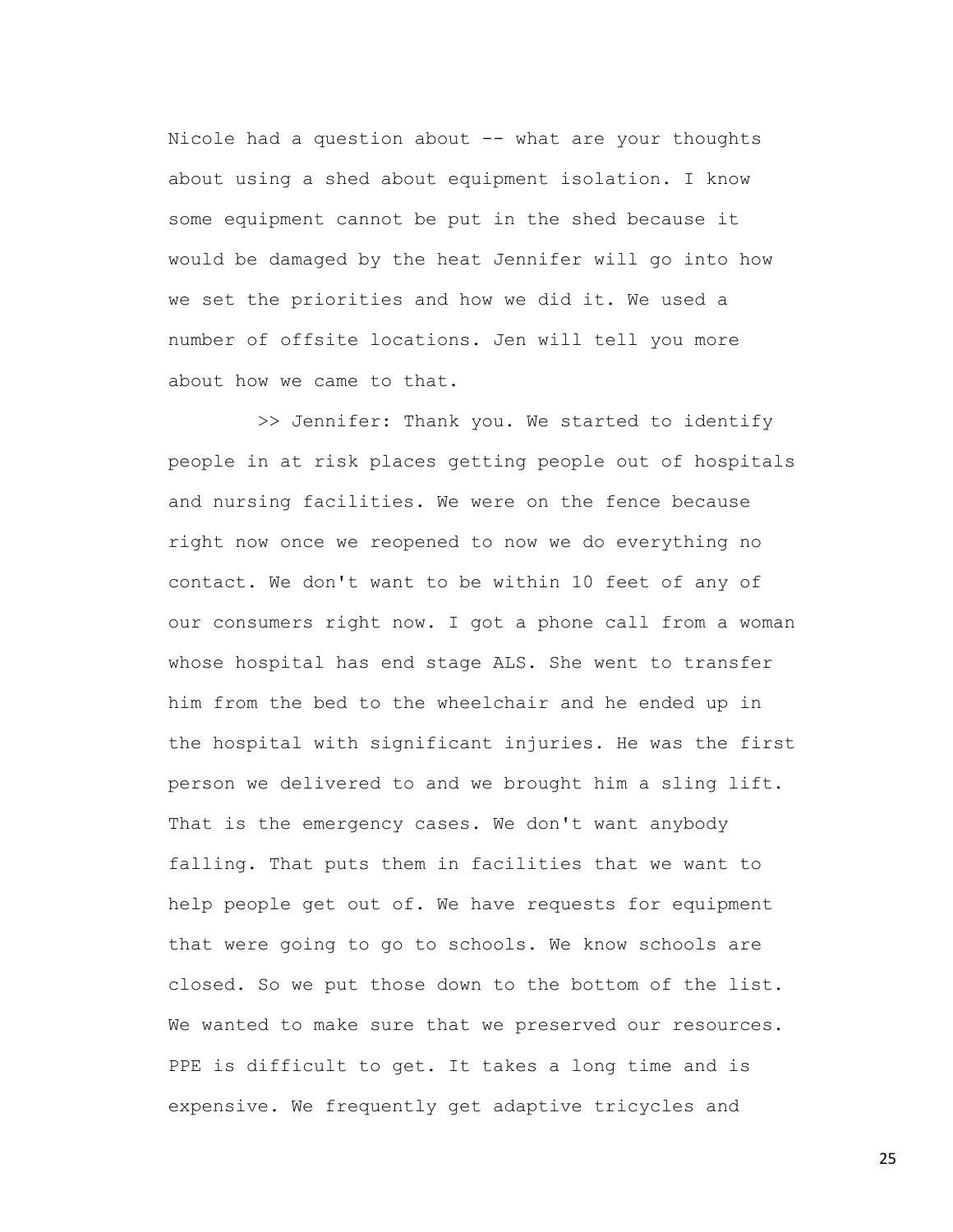beach chairs. We decided we wouldn't deliver those until we had enough PPE. People can wait for that stuff but cannot wait for wheel chairs and sling lifts.

So we came up with a no contact communication strategy for our consumers. They request everything online. We get it processed. Donations goes to the donation coordinator and he determines what we want right now and what we don't. Right now we have 15 standers on our website. I want the manual wheel chairs and the tub benches. So we're careful to screen that out. Same with deliveries. We're making sure that our driver calls a day or so before he gets there and determined where he's going to leave this piece of equipment because he's not bringing it into anybody's house. Whether he leaves it on the porch or garage. We don't want to blindly leave something in a driveway. Receipts are electronic. Or through the postal mail. We do calls and e-mails to set up deliveries and pick up. Sometimes we have to hound people for it. A couple of days after people get their equipment, my assignment coordinator calls to make sure that the piece of equipment was what they were expecting, that it's working, they were able to get it in the home okay and that the person is able to use it without additional support. That's really important and so far that's been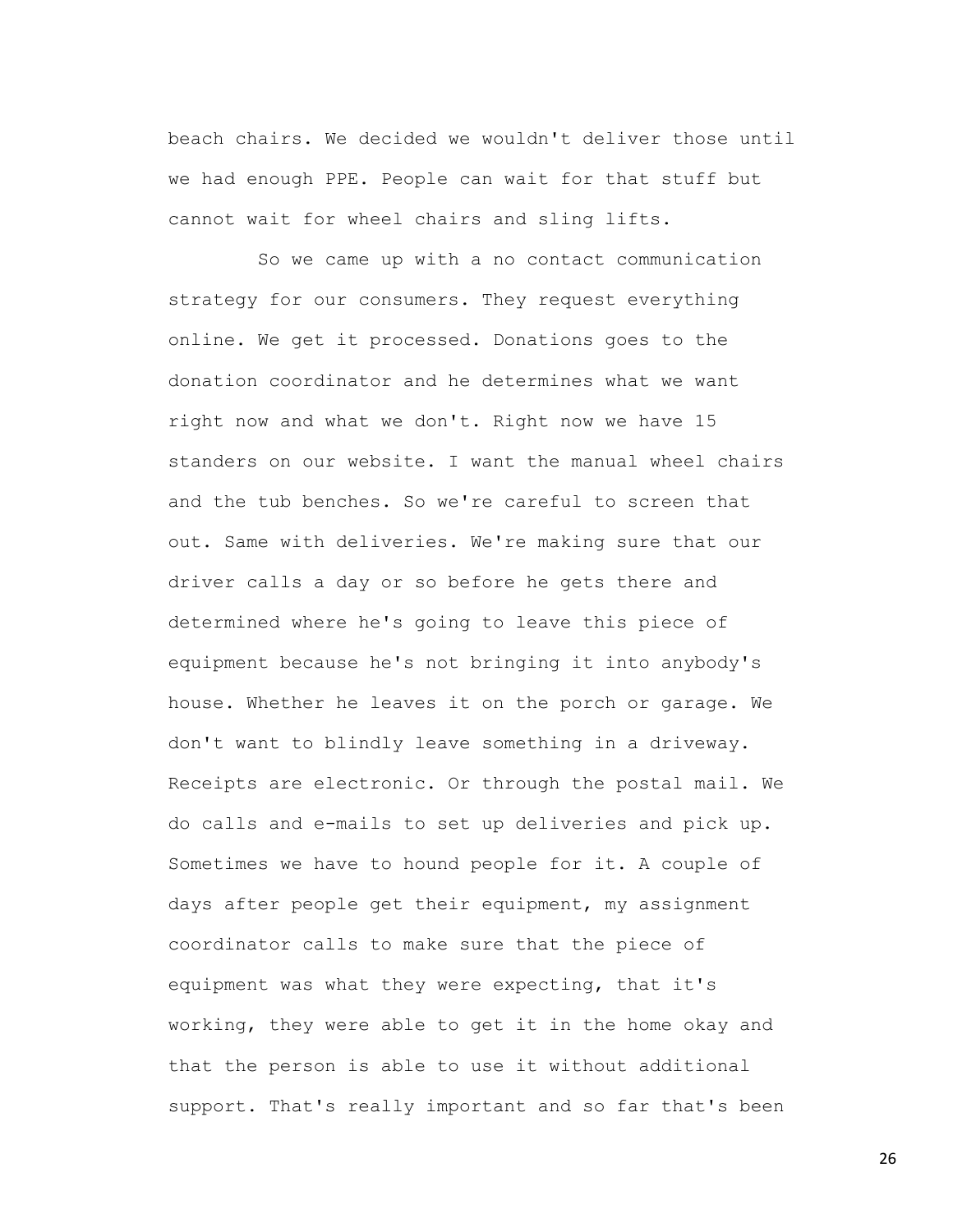going really well. I haven't had anybody say they have had a problem. That's been working fairly well.

The new strategy for deliveries, the deliver prearranges the location. Make sure that somebody is home to make sure they will get the equipment in the house right away. We don't want to leave it out there. Day of delivery we confirm the health of the recipient even though it's no contact. I want to make sure all my staff are protected and healthy.

The driver does wear a mask and gloves and changes his gloves after each delivery. All of the delivered items are covered with clear plastic bags. That works well especially if you're leaving a piece of equipment in a driveway. You don't want it to get dirty while it's out there. We do deliveries and donations separately. You will never see clean and dirty equipment in the van at the same time. We'll generally do one week doing deliveries and the next week is only donation pickups. The van gets cleaned every day. They clean it really well every day. We're doing all our paperwork by electronic form.

When we're taking donations -- I know this was a big question. Again, we're only accepting equipment that we have a big need for. We started doing that late April. We're not having anybody drop anything off to our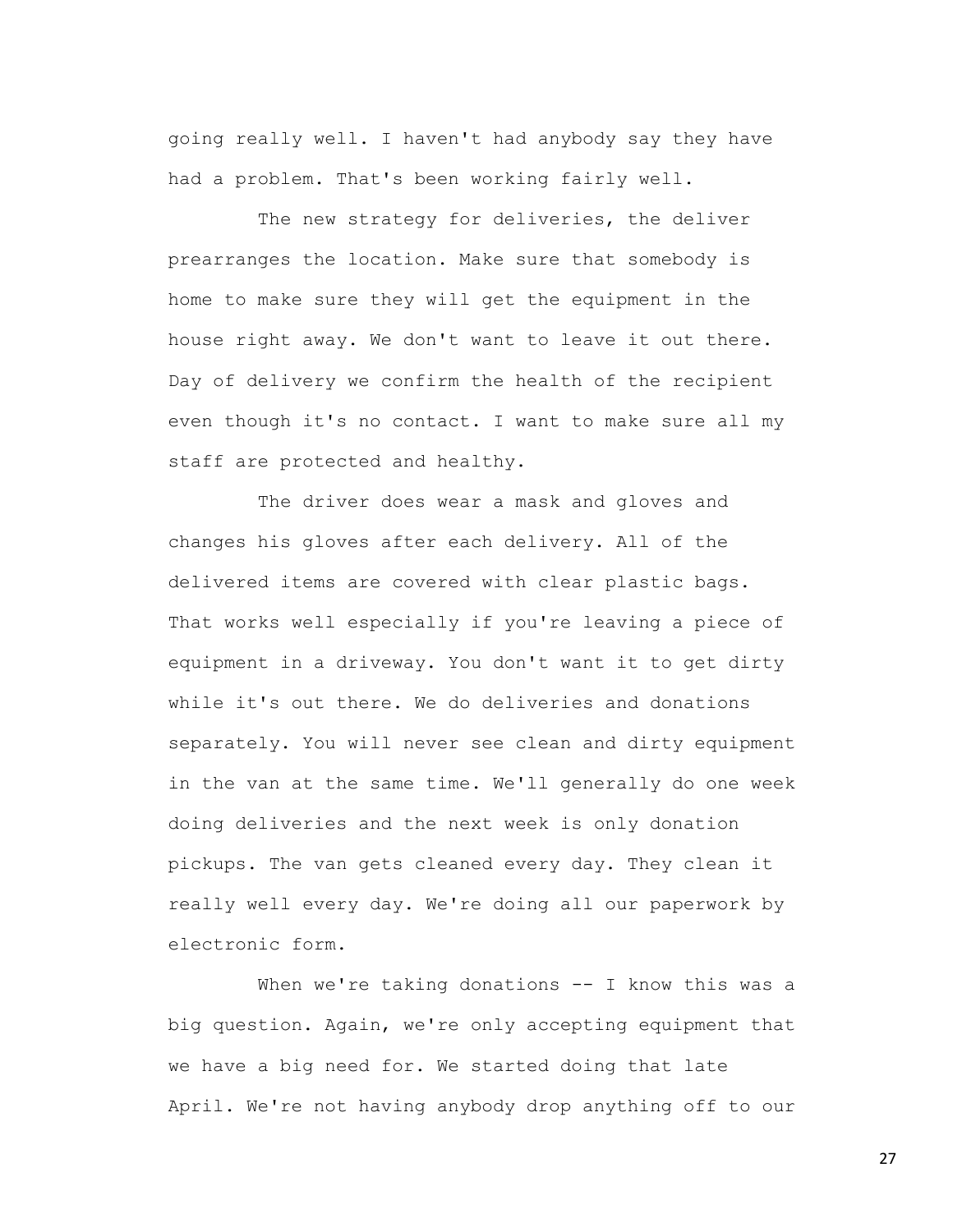facilities. None of our facilities are allowing the general public to be there. So it's pickups only. The driver pre-arranges the location where the equipment will be available. The health of the donor is verified at the location. Deliver paperwork is electronic or snail mail. The donated equipment is covered with a red or colored back and quarantined off site for at least a week. We have state run buildings that won't allow us to have unprocessed equipment in their facility. So it needs to be quarantined and then the cleaner takes out what he wants to clean, they take it and disinfect it outside and then bring it in and go through the whole cleaning and sterilization process.

In our biggest facility in Worcester we can only have two staff in there at a time. That's all they allow us. They have to keep their distance. As Karen mentioned, our canton location is closed. We're working on being able to work out of there again. We're hoping in the next month or so. Again, this changes to the intake and disinfection workflow. The site and vans -- we went through and everything got totally disinfected. It got cleaned, sprayed, and scrubbed. Once we get the equipment clean and ready for delivery, it's bagged and separated from other equipment in any location. The not processed equipment gets brought in.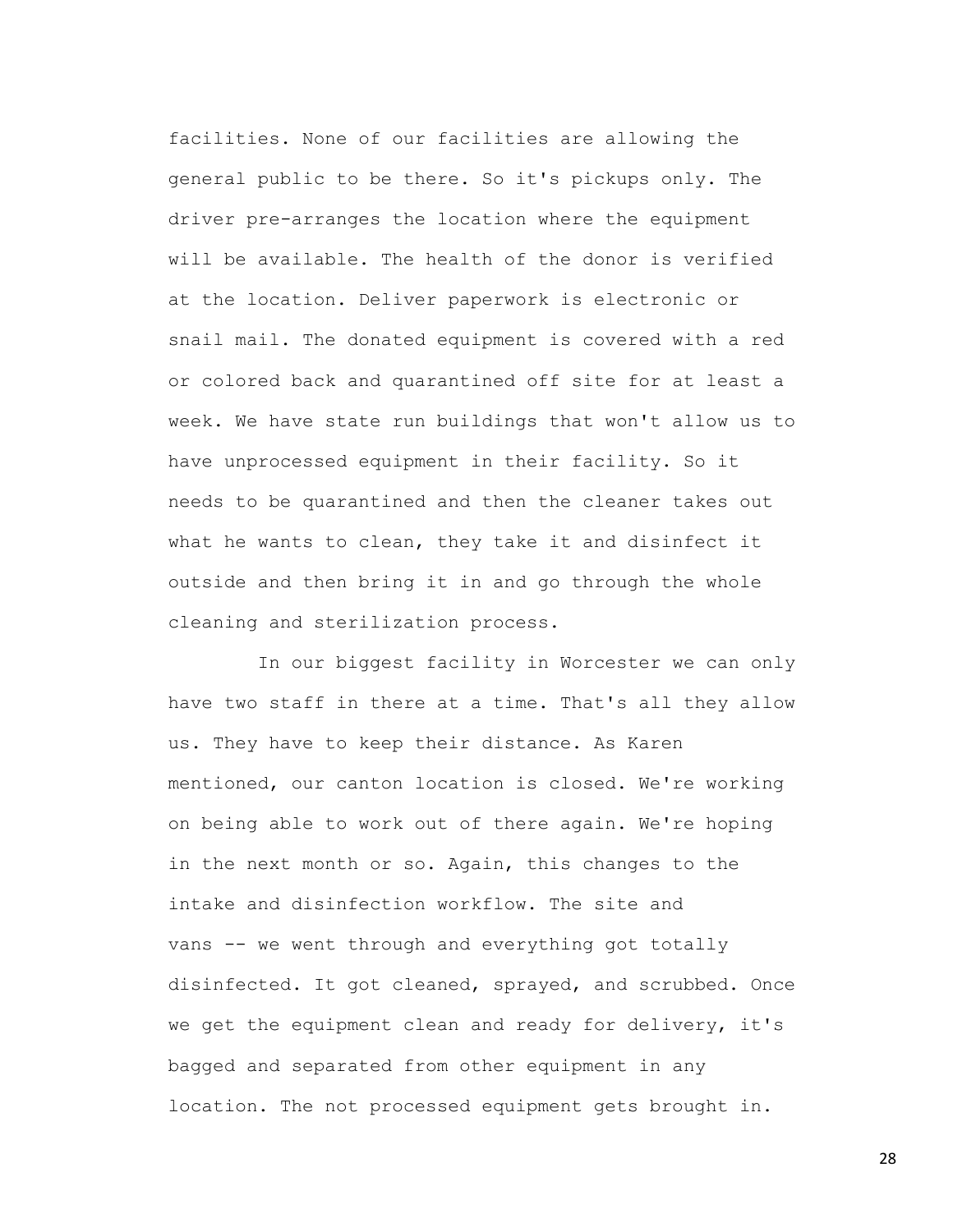It has been bagged. It comes in for assessment, cleaning and refurbishment and has been in a storage unit for at least a week. All the items are hand cleaned. Then they come in and we do hub scrubs which look like big giant dish washers. I say 65% of our equipment can go through the hub scrub. We can't put anything that's power. No power chairs or scooters. You can't put anything in there made of wood. That plasticky stuff can't go in but bathroom equipment and manual chairs can go in. With the hub scrub not only does it dispense the disinfectant while washing but it has a UVC cycle. We have a couple hand held UVC disinfecting containers. We haven't started using them yet. That's supposed to be great. We'll be able to use those when we have a unit that can't go through the hub scrub.

So with the use of PPE, our cleaner tech does use the cover alls that are used daily. He does use the N95 mask -- KN95 mask while doing repairs because we have the high powered sprayers going around. I don't want him breathing that in. He's the only one using the KN95 masks. Everybody else is using the hospital masks. We use disposable gloves. They get changed between each piece of equipment that they touch. There's also all kinds of hand sanitizer. Our driver depending on where he is going uses the cover alls. He has a specific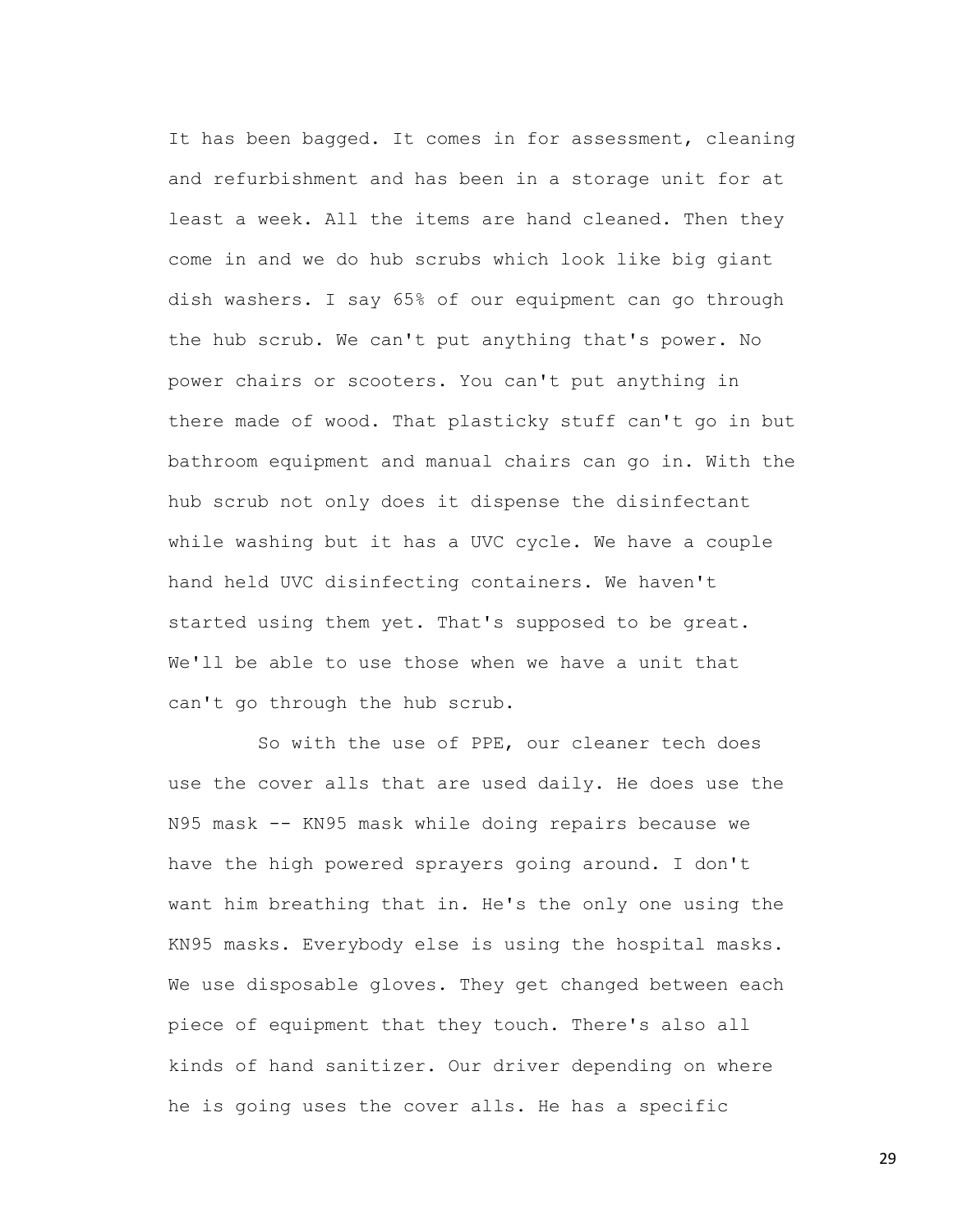container where the used gloves go, and he disposed of them at the end of the day. Masks and gloves have been extremely difficult to acquire. Karen has been fabulous at hunting them down. She's using multiple vendors. It's starting to get easier as time goes on. It's getting easier as time goes on. If you use simple green, what you need to understand is there's 5 types of it and there's only one that we can use that will actually sanitize. So you have to be careful what you're looking at. The hand sanitizer was so price gouged. We found representable dealers to meet our PPE needs. Karen has been working on that. That's been the bane of her existence for the last few months.

Karen do you want to talk about policy and procedures or keep going?

>> Karen: We were in the process of reviewing and updating our program policies prior to the pandemic. Amy Goldman had ideas for reviewing policies and procedures. So Amy looked at our policies and giving us feedback on those. We took those and looked at the COVID related things and Jen did additional stuff. So we finalized those for July 1. One of the requirements is to review the universal video on handle equipment. One of our sites was using a lot of volunteers. People were coming in -- they had an off the street business. People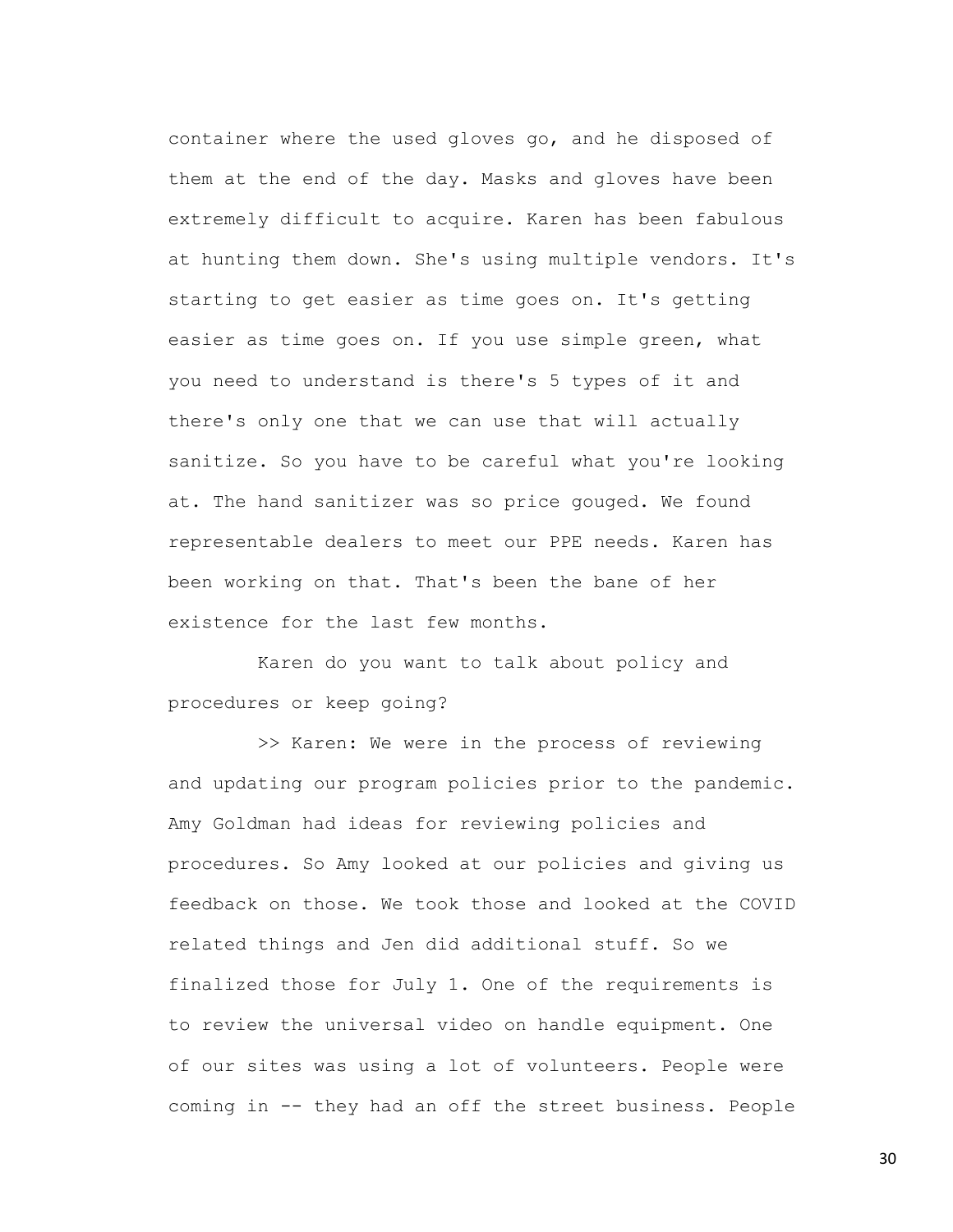would come in and talk to the volunteer and got stuff handed to them. So we wanted to make sure that the people who were handling the equipment really understood the issues of universal precautions. We have the no contact of the deliveries and the pickups and the predetermined place for equipment. People say why are you asking about whether a person is sick? Because people come out. Even though you tell them not to come out, they come out. So we want to make sure that people -- we have a sense of what's going on and that we're making sure our staff are maintaining that social distance and wearing the mask and the gloves. All the paperwork is now electronic. Some of the paperwork was handled electronically.

We quarantine it. At the time from April-July we had a large container -- 40 foot container in Worcester and 6 other off site units. Two of them were down in canton. Three in Worcester and another one in [Inaudible]. Those were to either have totally clean equipment in or have those items that were under quarantine. We had to consolidate some of those because of money issues but we're going to find a way to maintain those quarantine units as well. We're requiring social distancing for the 2 or 3 staff in the work area, the use of masks and the use of clear or colored bags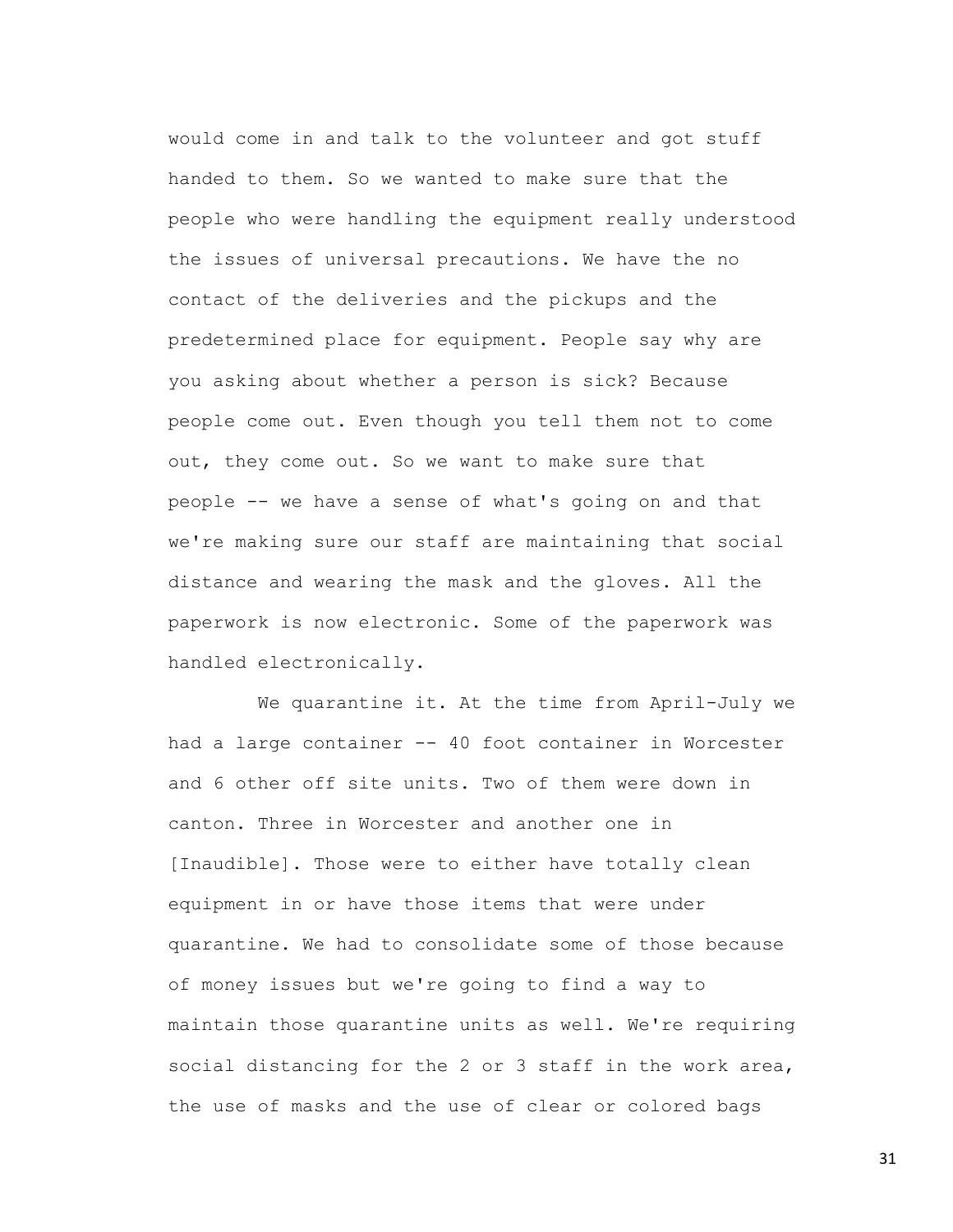for the equipment. So it's very easy to see how many pieces need to be cleaned and how many are ready. Not having pieces of equipment in the van at the same time. I have to admit that we did that. Now we're not going to. We asked the vans to be cleaned in the past. They're not cleaned the way they are now. Our vans are disinfected every day. Jan is triaging the deliveries and prioritizing those who are trying to get out of hospitals or prevention falls. The other thing we were able to do /R\*ULT of this is Massachusetts had opened up some recovery centers around the state. Most of those were for either people who are on the front lines that couldn't go home -- people who worked in hospitals that couldn't go home because they would infect their families or people who were sick and didn't have a place to live. They contacted us.

We got a call from FEMA. It happened to be equipment that we don't normally have but because we have relationships with these regional programs, we were able to identify all the equipment they needed, and they arranged to get that to meet the needs of the Native American population that were sick. So that were some of the changes that we made to some of the policies and procedures.

Our drop off locations are still closed down. We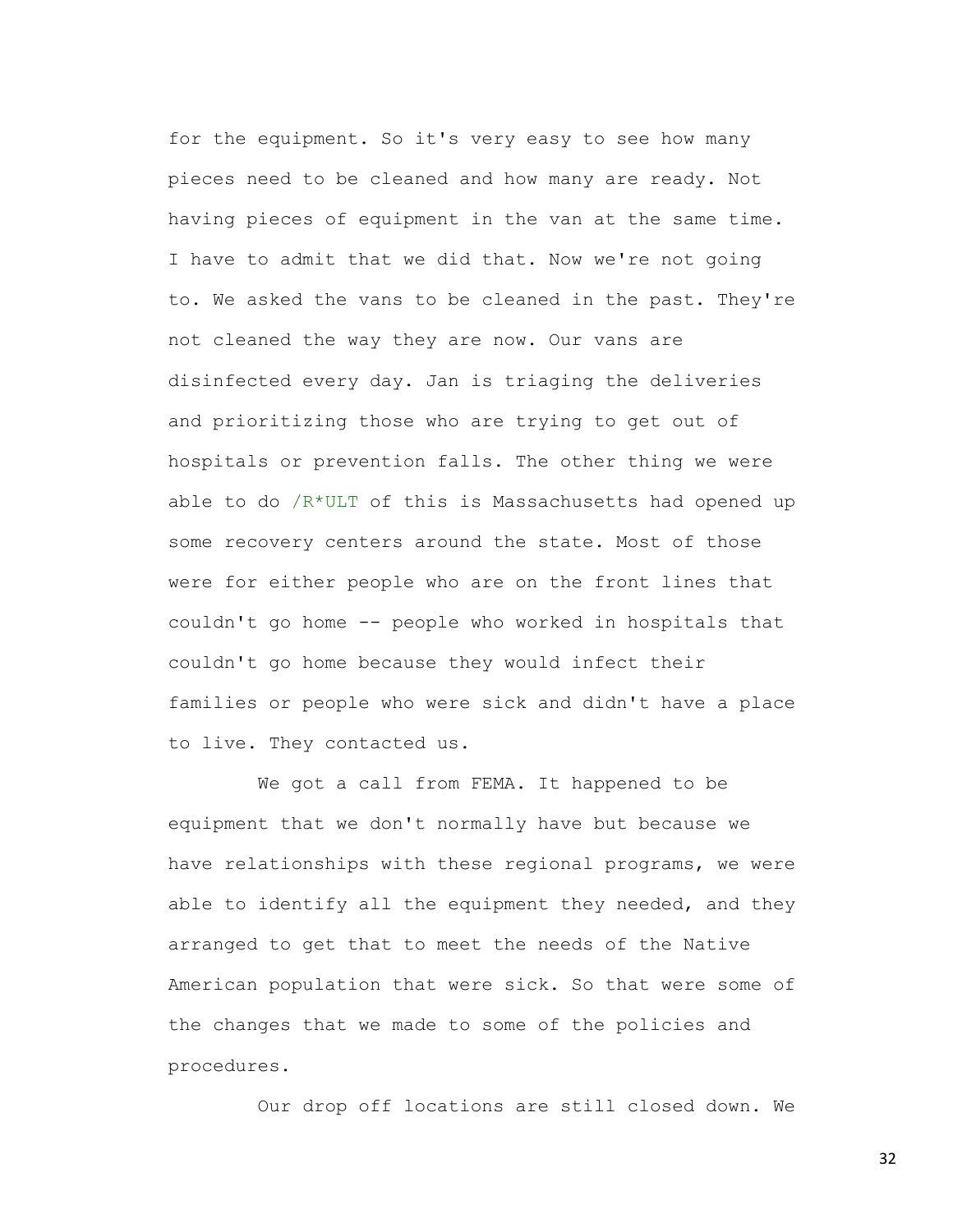have a call with them this Friday. We'll be going over with them what would we expect in terms of drop offs of equipment. All drop offs are prearranged anyway. We're going to go over what their staff would need to do in terms of receiving it. Having the proper PPE to do that, where the storage would happen, et cetera. Jen has staff person doing follow up calls to make sure they're using the equipment and do they need instructions. If we can get them a YouTube video or whatever they need. And then making sure that we have all the cleaning and delivery and PPE that everybody's going to use. As Jen said, it's been a little bit difficult getting that. The hand sanitizer is outrageously expensive. The gloves have been a little better. And that's about it.

Carolyn Phillips: That was excellent. Thank you so much. We really do appreciate that. I see that you gave a great amount for us to think about and a lot of details and we appreciate that. We do have several questions. If we don't have the answers -- I think we have answers to a lot of this, but it looks like there's themes here around electronics and straps and things like that. Liz, do you mind reading questions out loud for us. It may be that we need to do more information around electronics.

Liz Persaud: Great information. Lots of